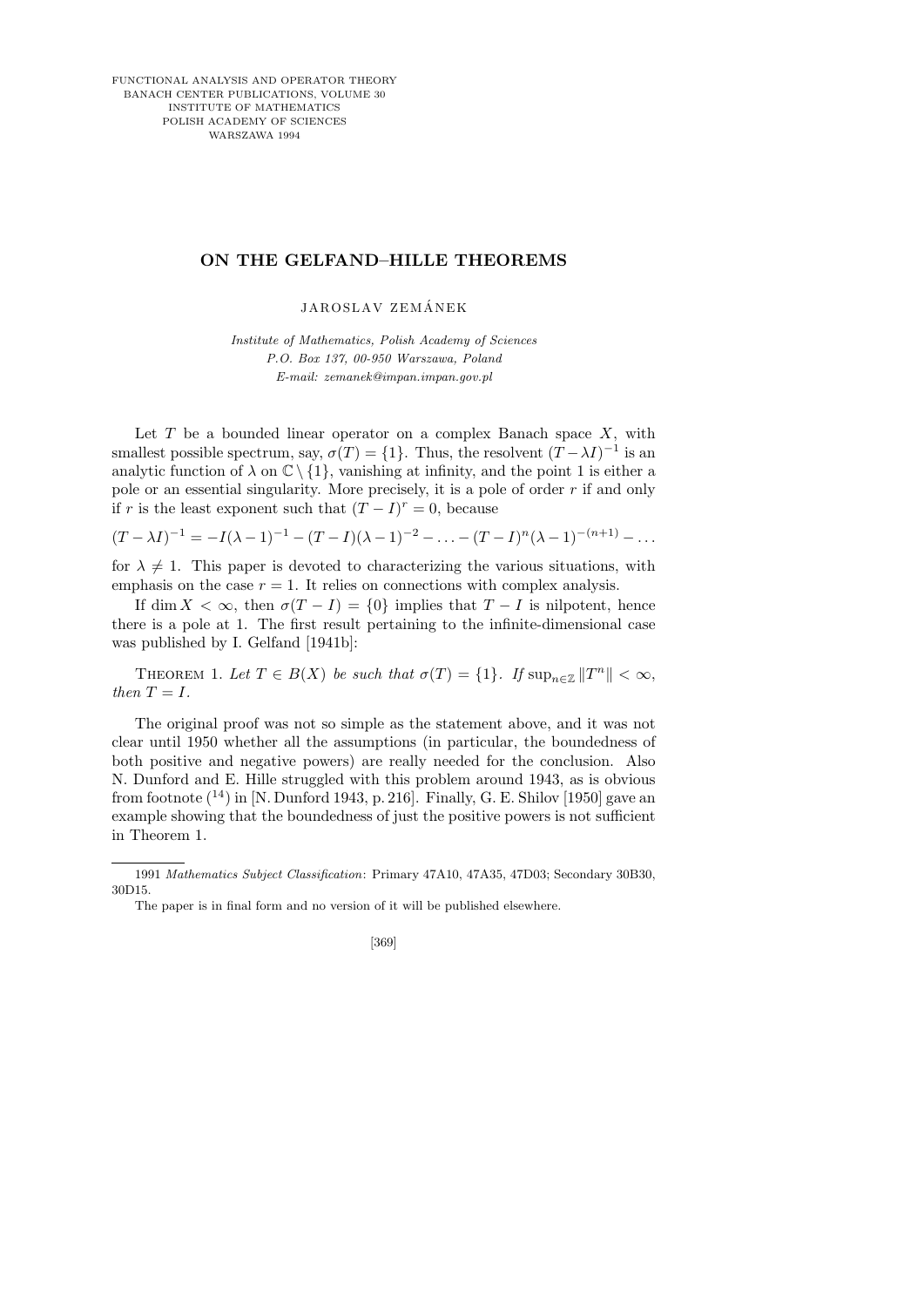$370$  J. ZEMÁNEK

The following is a more transparent example. Let  $V$  be the Volterra operator on the Hilbert space  $L_2[0,1]$ , defined by

$$
(Vf)(t) = \int\limits_0^t f(s) \, ds \, .
$$

It is well known that  $\sigma(V) = \{0\}$ , cf. [P. R. Halmos 1967, Problem 146]. Thus, the operator  $T = (I + V)^{-1}$  has spectrum  $\sigma(T) = \{1\}$ . Moreover, it is not difficult to show that  $||T^n|| = 1$  for  $n \in \mathbb{N}$ , cf. [P. R. Halmos 1967, Problem 150]. But  $T \neq I$ , because  $V\neq 0$ . Notice that the exponential formula [A. Pazy 1983, Theorem 1.8.3] yields  $||e^{tV}|| = 1$  for  $t < 0$ , so that the operator  $e^{-V}$  provides yet another example; concerning this, see also [B. Aupetit 1991, Theorem 6.4.6], [G. Lumer and R. S. Phillips 1961, Theorem 2.3], and [R. Sine 1969]. (An interesting characterization of the Volterra operator was found by D. Przeworska-Rolewicz and S. Rolewicz [1987]. For other properties of V see [V. S. Shul'man 1994] in this volume.) Nevertheless, Theorems 5 and 6 below, and also Theorems 7 and 8 for Riesz operators, show some other characterizations involving the positive powers of T or  $T - I$  only.

In connection with the latter example, let us recall that if  $||e^{itS}|| = 1$  for all  $t \in \mathbb{R}$ , where S is a Hilbert space operator, then S is selfadjoint. This originates from [I. Vidav 1956]. The following simple proof uses the Lie–Trotter formula [B. Aupetit 1991, Exercise III.15], [D. Petz 1994, Lemma 4] in this volume, [M. Reed and B. Simon 1972, Theorem VIII.29]. Indeed, it is enough to show that the selfadjoint operator  $A = i(S - S^*)$  has zero spectrum. Since  $\sigma(A) \subset \mathbb{R}$ , the claim comes from

$$
|\sigma(e^{tA})| \le ||e^{it(S-S^*)}|| = ||\lim_{n \to \infty} (e^{itS/n}e^{-itS^*/n})^n||
$$
  

$$
\le \limsup_{n \to \infty} (||e^{itS/n}|| \cdot ||e^{-itS^*/n}||)^n = 1.
$$

Notice that the weaker condition  $\sup_{t\in\mathbb{R}}||e^{itP}|| < \infty$  is satisfied, for instance, by any  $P = P<sup>2</sup>$ , not necessarily selfadjoint [B. Barnes 1989, p. 215]. This thread of development, closely related to the main topic of the present paper, can be traced in [B. Aupetit and D. Drissi 1994], [B. Aupetit and J. Zemánek 1990], [F. F. Bonsall and J. Duncan 1971; 1973], [R. S. Doran and V. A. Belfi 1986], [S. Kantorovitz 1965], [G. Lumer 1961; 1964], [I. Vidav 1982], and [B. Zalar 1993]. We shall see later on that the exponential function can also be used in proving Theorem 1.

It was E. Hille [1944] who pointed out that Theorem 1 and its generalization, Theorem 2 below, are consequences of an earlier result in complex analysis. To describe this, suppose that  $F(\lambda)$  is an analytic function on  $\mathbb{C} \setminus \{1\}$ , vanishing at infinity, with Taylor series

$$
F(\lambda) = a_0 + a_1 \lambda + a_2 \lambda^2 + \dots \quad \text{for } |\lambda| < 1,
$$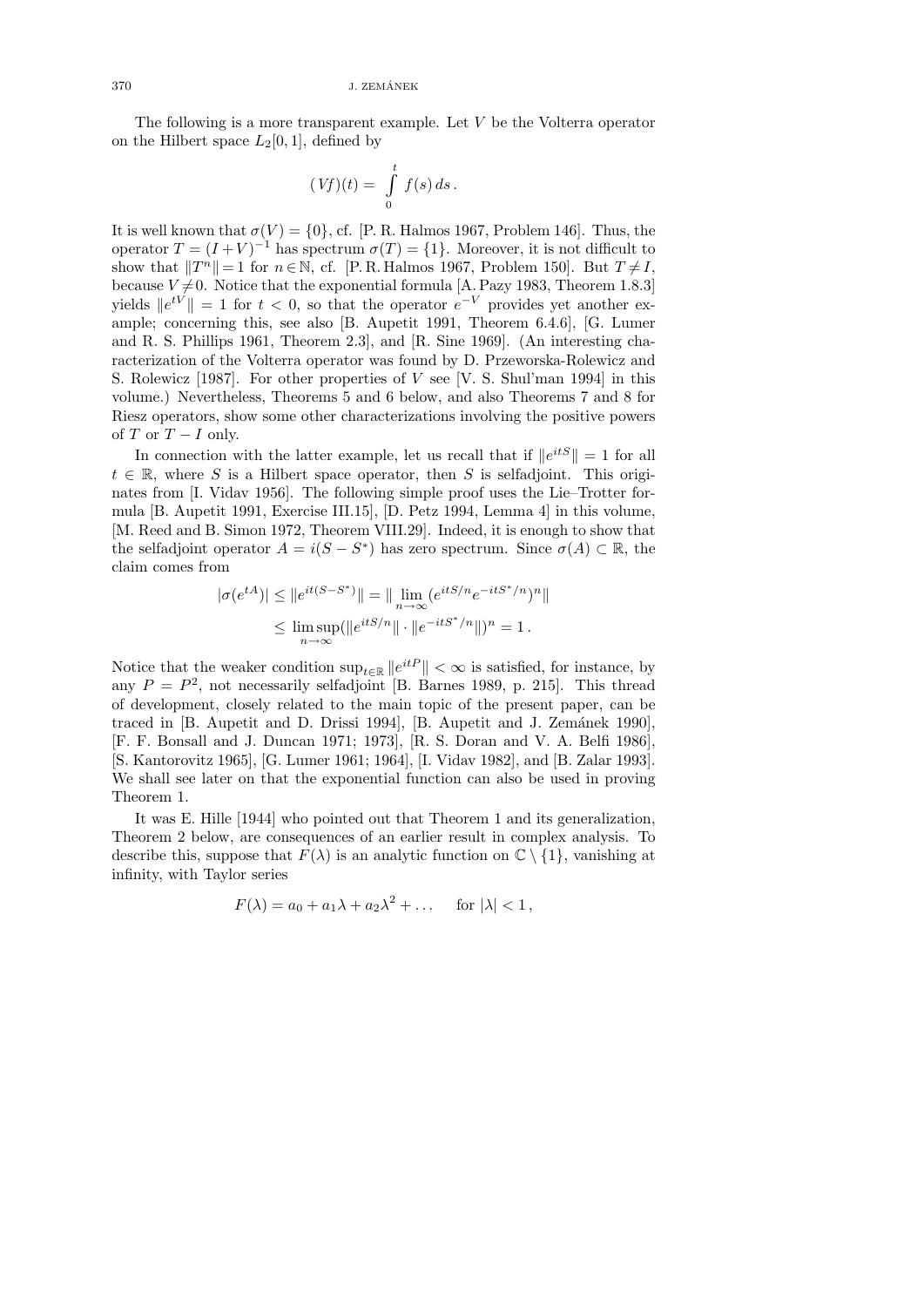and

$$
F(\lambda) = b_1 \lambda^{-1} + b_2 \lambda^{-2} + \dots \quad \text{for } |\lambda| > 1.
$$

Going back to L. Leau [1899], E. Le Roy [1900], S. Wigert [1900], and G. Faber [1903], consider the function

$$
G(z) = \frac{1}{2\pi i} \int F(\lambda) e^{-(z+1)\log \lambda} d\lambda,
$$

where the integration is over a small circle around 1. This entire function has mild growth (zero exponential type of order one, cf. [L. Bieberbach 1927, Section VII.3]), which permits us to conclude that it is a polynomial of degree less than r whenever the values at the integers satisfy  $G(n) = o(n^r)$ , or  $G(n) =$  $O(n^{r-1})$ , as  $|n| \to \infty$ . The conclusion comes from the solutions by G. Szegö [1934] and L. Tschakaloff  $[1934]$  of a problem posed by G. Pólya [1931a]. This in turn implies that the original function  $F(\lambda)$  has a pole of order at most r at 1, cf. [P. Dienes 1931, p. 337] or [N. Obreschkoff 1934]. Further related literature includes [N. U. Arakelyan and V. A. Martirosyan 1991], [L. Bieberbach 1955], [R. P. Boas, Jr. 1954], [E. Hille 1962], [J. Korevaar 1948; 1949a; 1949b], [B. Ja. Levin 1964], [E. Lindelöf 1905], [A. I. Markushevich 1976], [R. E. A. C. Paley and N. Wiener 1934], [G. Pólya 1974], [A. Pringsheim 1932], [I. I. Privalov 1950], [S. L. Segal 1981], [M. H. Stone 1948], [G. Valiron 1925], and [D. V. Widder 1941].

The Pólya theorem [1931a] is a discrete version of the Bernstein inequality [1923], cf. [R. P. Boas, Jr. 1954, Theorem 11.1.2]. For a historical account of the latter see [N. I. Akhiezer 1951] and [P. R. Boas, Jr. 1969].

For applications to operator theory it is important to know that

$$
G(n) = a_n \quad \text{and} \quad G(-n) = -b_n
$$

for  $n \in \mathbb{N}$ , cf. [N. Obreschkoff 1934] and [L. Bieberbach 1927, p. 289]. The particular function  $F(\lambda) = (T - \lambda I)^{-1}$ , with  $\sigma(T) = \{1\}$ , yields

$$
a_n = T^{-n-1} \quad \text{and} \quad b_n = -T^{n-1}
$$

for  $n \in \mathbb{N}$ . This together with the results mentioned before gives immediately the following theorem of E. Hille [1944], see also [M. H. Stone 1948] and [E. Hille and R. S. Phillips 1957, Theorem 4.10.1].

THEOREM 2. Let  $T \in B(X)$  be such that  $\sigma(T) = \{1\}$ . Let r be a positive integer. Then  $(T - I)^r = 0$  if and only if  $||T^n|| = o(n^r)$ , or  $||T^n|| = O(n^{r-1})$ , as  $|n| \rightarrow \infty$ .

M. H. Stone [1948] obtained this by simplifying the proof of Pólya's theorem. G. E. Shilov [1950] pointed out that Theorem 2 can also be derived from [I. Gelfand 1941a]. Other proofs of Theorem 1 were discovered by A. Browder [1969] and G. Lumer [1971]. The latter gives an interesting estimate of  $||T - I||$ by the behaviour of the spectrum on a path of finite length of elements joining T to I within a bounded commutative group, and is closely related to the result of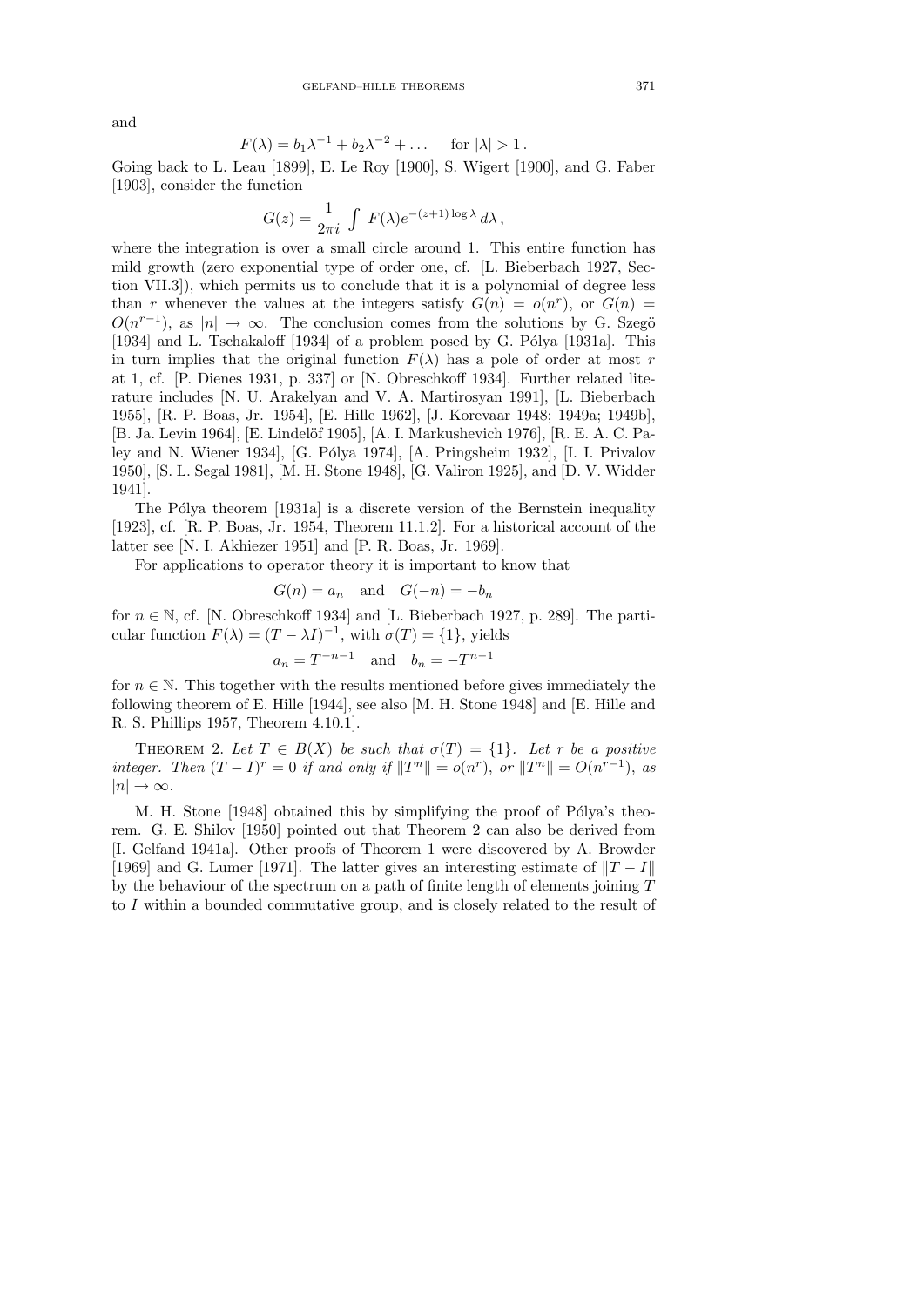$372$  J. ZEMÁNEK

A. Browder [1971], V. E. Katsnel'son [1970], and A. M. Sinclair [1971] (see also ` [F. F. Bonsall and M. J. Crabb 1970] and [B. Aupetit and D. Drissi 1994]) that the spectral radius is equal to the norm for a Hermitian operator on a Banach space in the sense of I. Vidav [1956].

Yet another proof and a generalization of Theorem 2 were obtained by T. Pytlik [1987]. The latter also follows from S. M. Shah's generalization [1946, Theorem 1 of Pólya's theorem [1931b]. Pólya's theorem [1931a] was also applied to Banach lattice homomorphisms by X.-D. Zhang [1992]. Elementary arguments in the context of Banach lattices can be found in [S. J. Bernau and C. B. Huijsmans 1990] and [H. H. Schaefer 1974, Proposition I.3.4].

The proof of Theorem 1 promised above in connection with the exponential function proceeds as follows. Since  $\sigma(T) = \{1\}$ , the holomorphic calculus [F. F. Bonsall and J. Duncan 1973, Theorems 7.4 and 7.6] or [E. Hille and R. S. Phillips 1957, Theorems 5.3.1 and 5.3.2 gives a  $Q \in B(X)$  with  $T = e^{Q}$ and  $\sigma(Q) = \{0\}$ . The entire function  $e^{\lambda Q}$  is of the exponential type required in Pólya's theorem [1931a], by [F. F. Bonsall and J. Duncan 1973, Corollary 4.2], and its values at the integers,  $T^n = e^{nQ}$ , are bounded by Gelfand's assumption. Thus, the function is constant, which immediately yields  $T = I$ . Theorem 2 can be derived similarly by using Pólya's theorem as given in [R. P. Boas, Jr. 1954, Theorem 10.2.11] and [E. Hille and R. S. Phillips 1957, Theorem 3.13.8].

A significant step towards understanding Theorem 1 was made by J. Esterle [1983, Theorem 9.1] who proved, by an elegant argument based on the preceding exponential function and a Phragmén–Lindelöf theorem (a device also involved in Gelfand's proof), the following "half" counterpart to Theorem 1.

THEOREM 3. Let  $T \in B(X)$  be such that  $\sigma(T) = \{1\}$ . If  $\sup_{n \in \mathbb{N}} ||T^n|| < \infty$ , then  $||T^n - T^{n+1}|| \to 0$  as  $n \to +\infty$ .

Notice that Theorem 1 is an immediate consequence of Theorem 3. In fact, knowing that

$$
T^n(T - I) \to 0 \quad \text{ as } n \to +\infty, \text{ and } \sup_{n \in \mathbb{N}} ||T^{-n}(T - I)|| < \infty,
$$

one sees that  $(T-I)^2 = 0$ . This implies that the sequence  $\{T^n(T-I)\}\$ is constant, because

$$
T^{n}(T - I) - T^{n+1}(T - I) = -T^{n}(T - I)^{2} = 0.
$$

Hence  $T^{n}(T-I)=0$ . Multiplication by  $T^{-n}$  yields  $T=I$ . This argument suggests the following generalization of Theorems 1 and 2.

THEOREM 4. Let  $T \in B(X)$  be invertible.

 $1^{\circ}$  If  $||T^n - T^{n+1}|| \to 0$  as  $n \to +\infty$ , and  $\sup_{n < 0} ||T^n - T^{n+1}|| < \infty$ , then  $T = I$ .

 $2^{\circ}$  If  $||T^n - T^{n+1}|| = O(n^{r-1})$  as  $|n| \to \infty$ , for some positive integer r, then each isolated point of  $\sigma(T)$  is a pole of order not exceeding  $r + 1$ ; in particular, if  $\sigma(T) = \{1\}, \text{ then } (T - I)^{r+1} = 0.$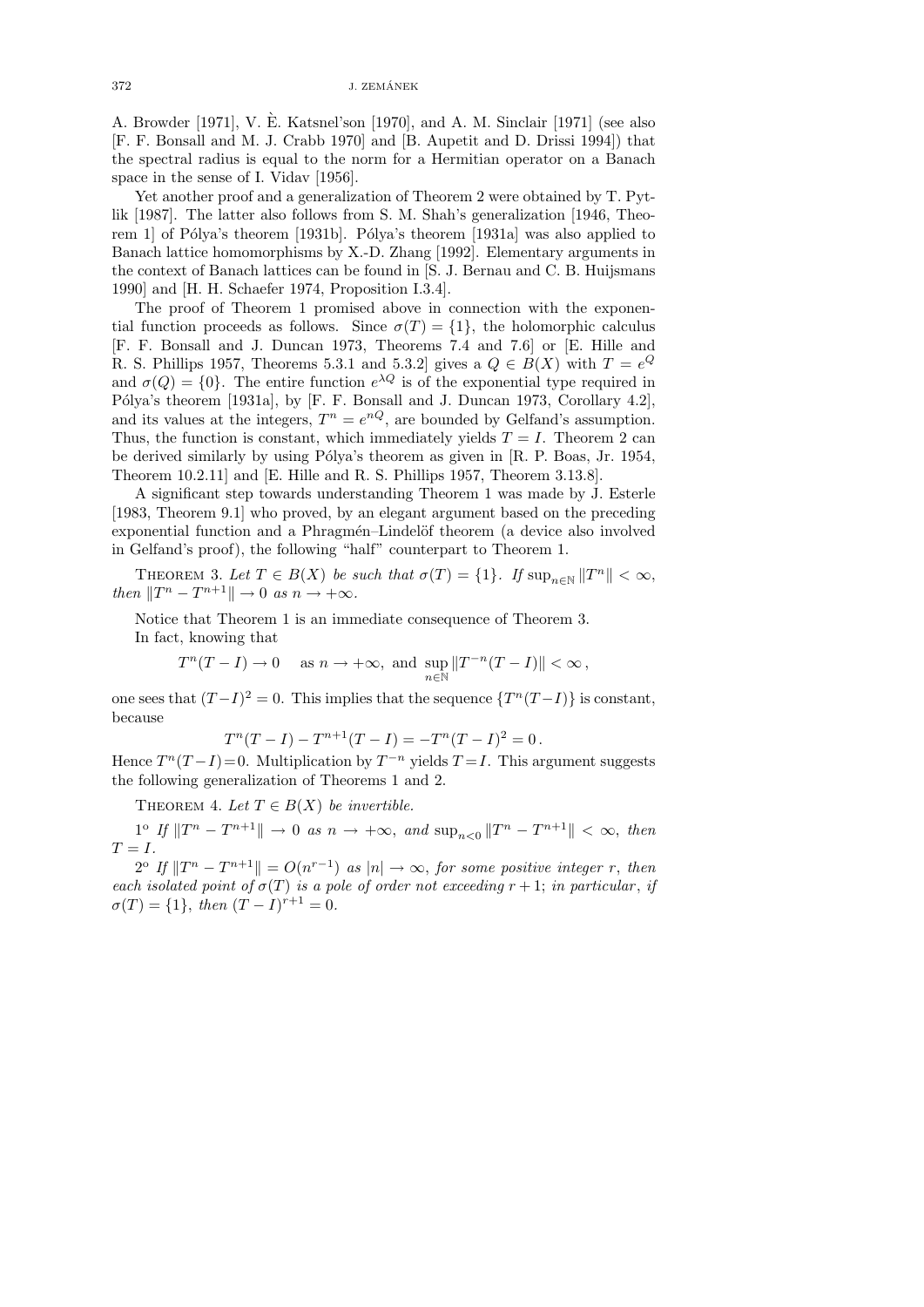Proof. Part 1<sup>o</sup> sums up the preceding elementary argument. Part 2<sup>o</sup> follows from [S. M. Shah 1946, Theorem 1] applied to the function  $F(\lambda) = (\lambda - 1)(T \lambda I$ <sup>-1</sup> whose Taylor coefficients are  $a_n = T^{-n} - T^{-n-1}$  on  $|\lambda| < 1$ , and  $b_n =$  $T^{n-1} - T^n$  on  $|\lambda| > 1$ , for  $n \in \mathbb{N}$ ; the particular case comes directly from Pólya's theorem [1931b].

The matrix  $T = \begin{pmatrix} 1 & 1 \\ 0 & 1 \end{pmatrix}$  illustrates the difference between Theorem 4 and the preceding results.

An apparently more general result than Theorem 3 (the same conclusion, and the same condition on the positive powers of T, but a weaker condition on  $\sigma(T)$ allowing it to have points inside the unit disk, possibly accumulating at 1) was published by Y. Katznelson and L. Tzafriri [1986]; see also [C. J. K. Batty 1994b, Corollary 2.2] in this volume, for the precise formulation and some other related references. However, Vũ Quốc Phóng [1992] gave an elegant proof reducing the problem to the case where  $\sigma(T) = \{1\}$ , and applying Theorem 1. Thus Theorem 3 is really the essential case. It is curious that [J. Esterle 1983] is not even referenced in [Y. Katznelson and L. Tzafriri 1986]. Another simple approach can be found in [G. R. Allan and T. J. Ransford 1989] and [P. Meyer-Nieberg 1991, Section 4.6].

The quantitative behaviour of the sequence  $\{||T^n - T^{n+1}||\}$  as  $n \to +\infty$  is studied in [O. Nevanlinna 1993, Chapter 4]. It does not mention the interesting result of J. Esterle [1983, Corollary 9.5], with the lower bound obtained by M. Berkani [1983, Corollaire 5.1.2]: If  $\sigma(T) = \{1\}$  and  $T \neq I$ , then

$$
\liminf_{n \to +\infty} n ||T^n - T^{n+1}|| \ge 1/12.
$$

Can this result be improved knowing that there is an essential singularity or a pole  $(1)$  of a given order at 1?

Next, the natural question arises whether it is possible to split Theorem 2 in a way similar to Theorem 3, at least in the case when  $||T^n|| = o(n)$  as  $n \to \infty$  $+\infty$ . Notice that the latter condition is necessary for  $||T^n - T^{n+1}|| \to 0$  as  $n \to \infty$ +∞. The question of sufficiency was raised by G. R. Allan [1989, p. 7]. One can also ask whether the converse to the implication in Theorem 3 holds. However, A. Atzmon [in preparation] claims having a negative answer to both questions: for this purpose, translation operators on Banach spaces of special entire functions seem suitable; the highly interesting details await publication.

A negative answer to the second question, with  $T = I - V$ , can also be derived from the example in  $[T.$  Pytlik 1987, p. 292–293 by using the Fejér formula [H. Bateman, A. Erdélyi et al. 1953, p. 199], [G. Szegö 1959, Theorems 8.22.1 and 7.6.4], cf. also [G. Sansone 1959, p. 348] and [F. G. Tricomi 1955, p. 242].

The conclusion of Theorem 3 and the Fatou–Riesz theorem (see, for instance, [C. J. K. Batty 1994a, Theorem 1.6] in this volume, [P. Dienes 1931, p. 469], [E. Landau 1946, §18], [E. C. Titchmarsh 1939, Theorem 7.3.1], [G. Valiron 1954, §20]) guarantee the (weak) convergence of the exterior Taylor series ( $|\lambda| > 1$ ) of

<sup>&</sup>lt;sup>(1</sup>) Krzysztof Bolibok observed that in this case the limit is  $+\infty$  (March 9, 1994).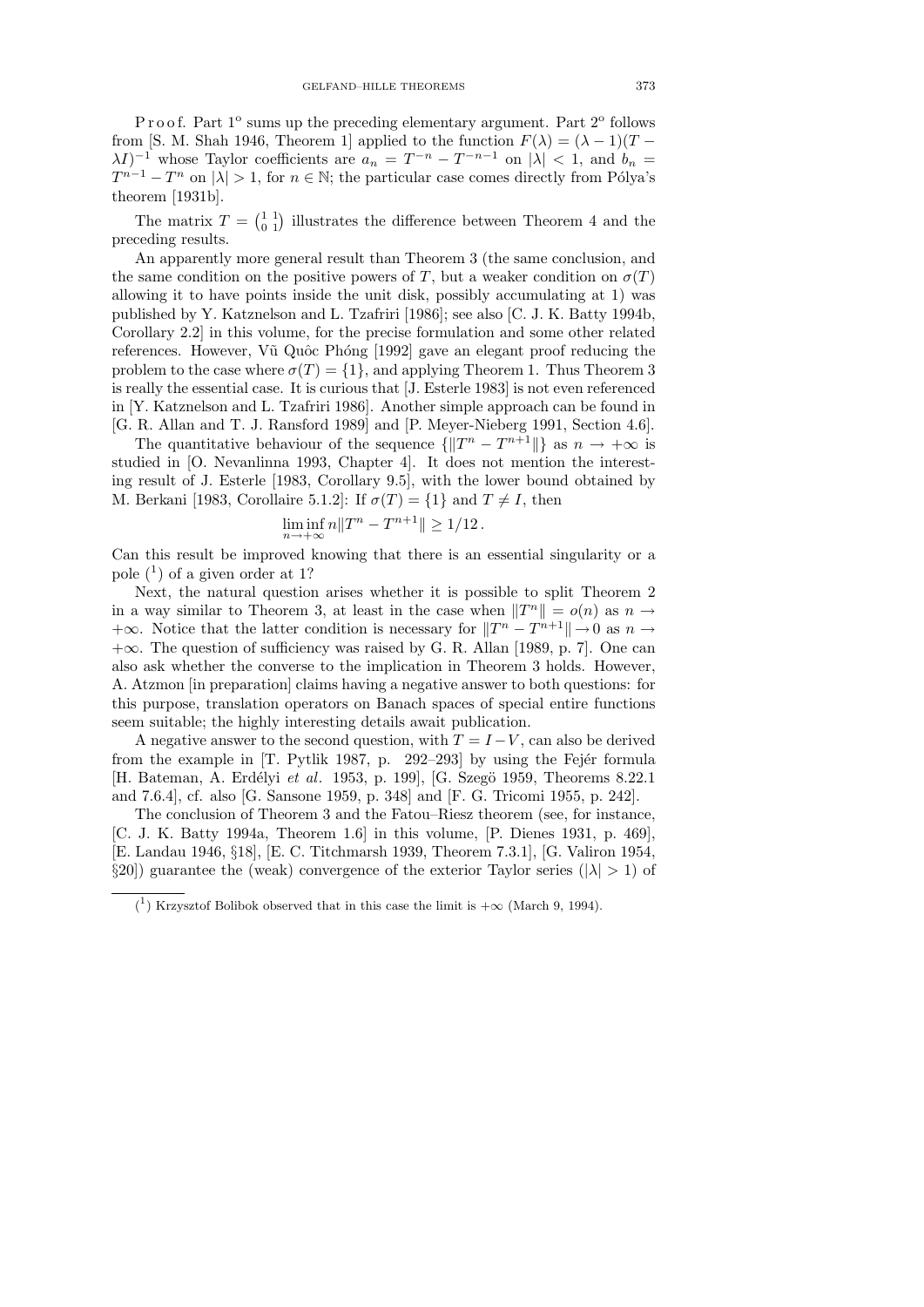the function  $(\lambda - 1)(T - \lambda I)^{-1}$  at the points of the unit circle different from 1, where the function has analytic extension. These boundary values can then be extended, by the Abel theorem (see, for instance, [P. Dienes 1931, p. 102], [K. Knopp 1947, p. 179], [R. Remmert 1991, p. 120]), to a new power series on the open unit disk. If one knows that the interior Taylor series ( $|\lambda| < 1$ ) of  $(\lambda - 1)(T - \lambda I)^{-1}$  also (weakly) converges at the same points of the unit circle, then the radial limits of the two Taylor series coincide at these points and, finally, the Lusin–Privalov theorem (see, for instance, [E. F. Collingwood and A. J. Lohwater 1966, Corollary 8.3], [K. Noshiro 1960, §III.3], [I. I. Privalov 1950, pp. 319–320]) implies that the two series coincide, which gives the conclusion of Theorem 1. It is this difficulty that had to be overcome by the other analytic tools involved in Theorems 2 and 3.

Theorem 2 was used by J. Wermer [1952] in proving that an invertible operator T on a Banach space has a non-trivial invariant subspace if  $||T^n|| = O(n^r)$ as  $|n| \to \infty$ , for some  $r = 0, 1, 2, \ldots$ ; it seems interesting to note that (a more general form of) this condition as well as (a particular case of) the spectral radius formula appear already in [A. Beurling 1938]. H. Radjavi and P. Rosenthal [1973, Theorem 6.4] give another proof based on a resolvent growth condition. Local versions of Wermer's theorem can be found in [A. Atzmon 1984] and [B. Beauzamy 1988]. For operators with general spectra, the aim of these results is to conclude that, under certain growth conditions on the iterates of T, either  $T = I$  or T has a non-trivial hyperinvariant subspace. See also [S. Grabiner 1979, Theorem 4.1]. The quantitative behaviour of the powers has also influence on the structure of invariant subspaces of an operator, cf. [A. Atzmon 1993]. In general, this development has led to a better understanding of Theorem 2.

Recall that the condition  $\sigma(T) = \{1\}$  is equivalently expressed by requiring that  $||(T - I)^n||^{1/n} \to 0$  as  $n \to +\infty$ . It was observed by A. Atzmon [1980, Corollary 7] that a stronger requirement on the rate of convergence in the preceding spectral radius formula (anyway necessary for  $T - I$  to be nilpotent) makes it possible to drop the assumption on the negative powers of  $T$ ; the analytic device underlying this is again  $[G.$  Pólya 1931a].

THEOREM 5. Let  $T \in B(X)$  be such that  $n \|(T - I)^n\|^{1/n} \to 0$  as  $n \to +\infty$ . If  $||T^n|| = O(n^{r-1})$  as  $n \to +\infty$ , for some positive integer r, then  $(T - I)^r = 0$ .

Characterizations of nilpotent elements in terms of conditions on the growth of the resolvent can be found in [I. Gelfand 1941a], [O. Nevanlinna 1993, Theorem 5.4.1], [J. G. Stampfli 1967], and [J. G. Stampfli and J. P. Williams 1968, Theorem 7]. The behaviour of the spectrum near such elements was studied by B. Aupetit and J. Zemánek [1981; 1983].

Recall that an operator  $T$  is said to have finite descent, equal to  $r$ , if  $r$  is the smallest non-negative integer such that  $R(T^r) = R(T^{r+1})$ , where  $R(T) = TX$ is the range of T. The ascent is defined similarly with respect to the behaviour of the null space  $N(T) = T^{-1}(0)$  of the iterates of T. See [A. E. Taylor and D. C. Lay 1980, p. 290], and remember that for a general operator such finite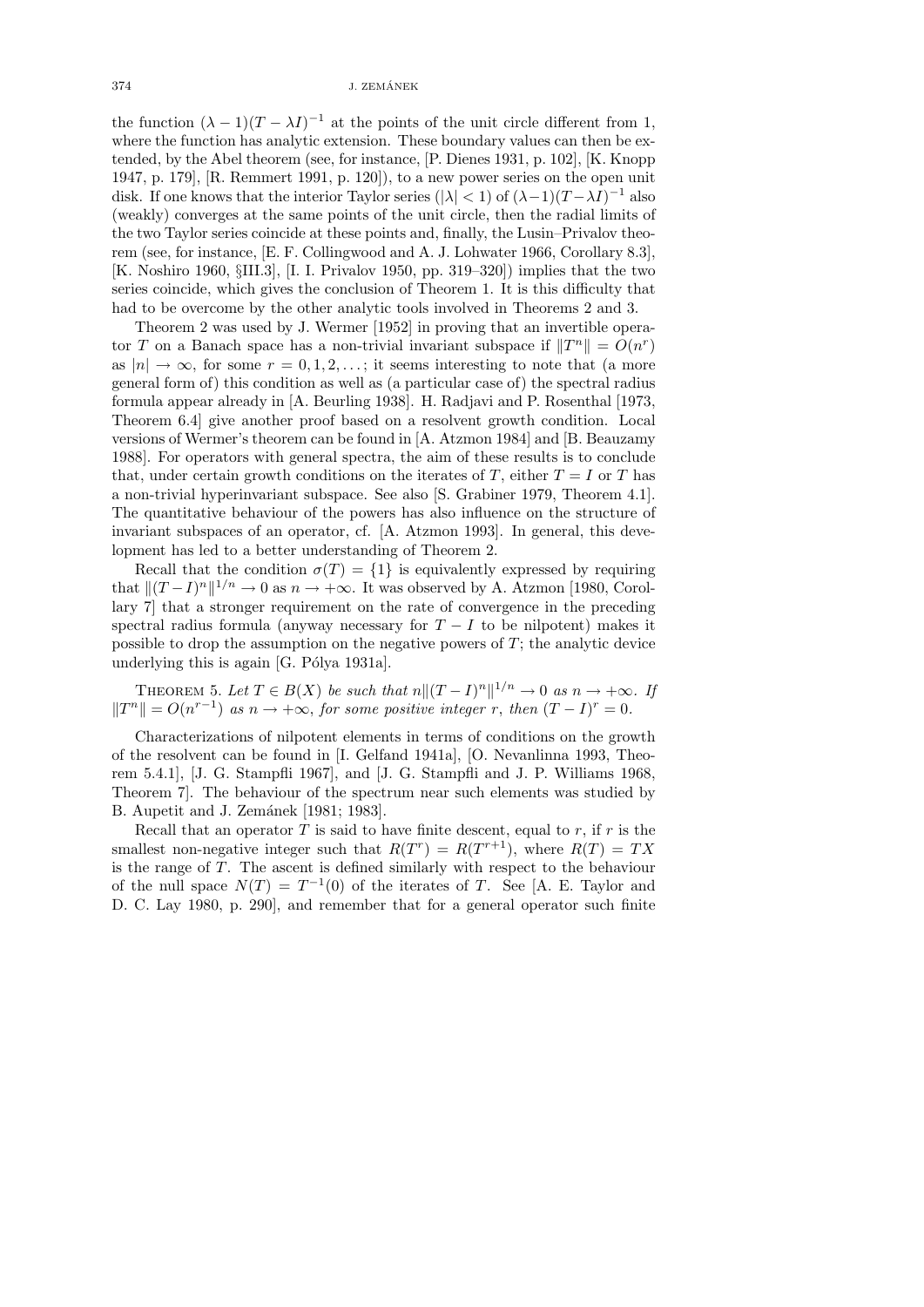numbers may not exist. However, if they both exist, then they are equal [ibid., Theorem V.6.2, and 0 is a pole of the resolvent of order  $r$ ; in fact, this is a geometric characterization of a pole [ibid., p. 330]:

$$
X = N(T^r) \oplus R(T^r) ,
$$

where  $R(T<sup>r</sup>)$  is automatically closed by [ibid., Theorem IV.5.10].

Gelfand's case  $r = 1$  admits more characterizations. They are listed in the next theorem, where the notation

$$
M_n(T) = \frac{I + T + \ldots + T^{n-1}}{n}, \quad n \in \mathbb{N},
$$

and  $M_{-n}(T) = M_n(T^{-1})$ , is used.

THEOREM 6. Let  $T \in B(X)$ . The following conditions are equivalent:

 $1^{\circ} \sigma(T) = \{1\}, \text{ and } \sup_{n \in \mathbb{Z}} ||M_n(T)|| < \infty;$  $2^{\circ} \sigma(T) = \{1\}$ , and the sequence  $\{M_n(T); n \in \mathbb{N}\}\$ is convergent in  $B(X);$  $3^{\circ} \sigma(T) = \{1\}$ , and the set  $\{T^n; n \in \mathbb{N}\}^-$  is compact in  $B(X)$ ;  $4^{\circ} \sigma(T) = \{1\}, \text{ and } \limsup_{n \to +\infty} ||T^n - T^{n+1}||^{1/n} < 1;$ 

 $5^{\circ} \sigma(T) = \{1\}, \text{ and } \liminf_{n \to +\infty} ||T^n - T^{n+1}||^{1/n} < 1;$  $6^{\circ} \sigma(T) = \{1\}, \|T^n\| = o(n)$  as  $n \to +\infty$ , and  $R((T - I)^m)$  is closed for

some  $m = 1, 2, ...;$  $T^{\circ} \sigma(T) = \{1\}, ||T^n x|| = o(n)$  as  $n \to +\infty$ , for every  $x \in X$ , and  $R((T-I)^m)$ 

is closed for some  $m = 2, 3, \ldots;$ 

 $8^{\circ} \sigma(T) = \{1\}, \|T^n x\| = o(n)$  as  $n \to +\infty$ , for every  $x \in X$ , and  $T - I$  has finite descent;

 $9^{\circ} \|T^n\| = o(n) \text{ as } n \to +\infty, \text{ and } \liminf_{n \to +\infty} \|I - M_n(T)\| < 1;$ 

 $10^{\circ} \sigma(T) = \{1\}, \text{ and } ||(T - \lambda I)^{-1}|| \leq \text{const} \cdot |\lambda - 1|^{-1} \text{ for } \lambda \text{ in a deleted}$ neighbourhood of 1;

$$
11^{\circ} \sigma(T) = \{1\}, \text{ and } ||(T - \lambda I)^{-1}|| \le \text{const} \cdot ||\lambda| - 1|^{-1} \text{ for } |\lambda| \ne 1;
$$
  

$$
12^{\circ} T = I.
$$

P roof and comments. It is enough to show that each condition implies 12<sup>o</sup>. The implication  $1^{\circ} \Rightarrow 12^{\circ}$  is a simple application of the formula

$$
\frac{I - T^n}{n} = (I - T)M_n(T)
$$

and the case  $r = 2$  of Theorem 2, see [M. Mbekhta et J. Zemánek 1993, Théorème 2].

The implication  $2^{\circ} \Rightarrow 12^{\circ}$  can also be derived from the preceding formula; it is a particular case of [N. Dunford 1943, Theorem 3.16].

Condition 3<sup>o</sup> implies that 1 is a simple pole of the resolvent of T (hence  $T = I$ ), by the theorem of M. A. Kaashoek and T. T. West [1968, Theorem 3; 1974, Theorem I.2.3]; see also [M. A. Kaashoek 1969], [J. J. Koliha 1974a], [R. A. Hirschfeld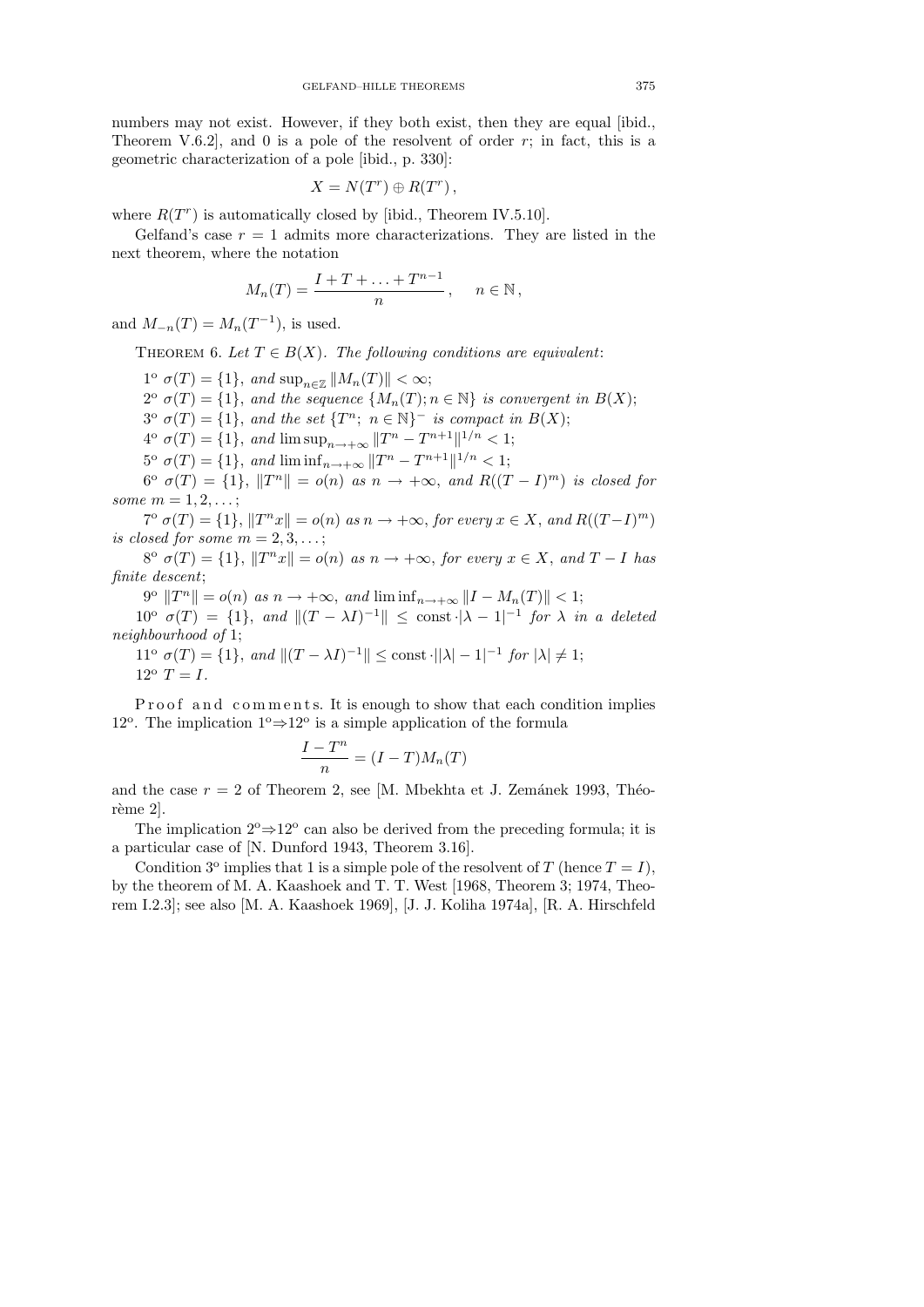$376$  J. ZEMÁNEK

1968], [L. J. Wallen 1967], and  $[A, \text{ \textit{Switch}}\ 1990]$ . Notice that the Kaashoek–West theorem has an earlier analogy in complex analysis [G. Pólya und G. Szegö 1964, Aufgabe III.241].

The implication  $4^{\circ} \Rightarrow 12^{\circ}$  is a consequence of the corresponding result in complex analysis [A. Pringsheim 1929, p. 115; 1932, p. 917]; see also [N. U. Arakelyan and V. A. Martirosyan 1991, p. 57. The implication  $5^{\circ} \Rightarrow 12^{\circ}$  follows from the already mentioned result of J. Esterle [1983, Corollary 9.5].

The implication  $6^{\circ}$  ⇒  $12^{\circ}$  can be found in [M. Mbekhta et J. Zemánek 1993, Corollaire 2].

The condition  $||T^n x|| = o(n)$  as  $n \to +\infty$ , for every  $x \in X$ , implies that  $T - I$ has ascent at most 1, cf. [ibid., Lemme]. Thus 8<sup>o</sup> implies 12<sup>o</sup> by [A. E. Taylor and D. C. Lay 1980, Theorem V.6.2 and p. 330, while  $7^{\circ}$  implies  $12^{\circ}$  by [D. C. Lay 1970, Theorem 2.7] or [S. Grabiner 1974, Theorem 5.4]. It is not clear whether  $m = 1$  can be allowed in condition 7<sup>o</sup>. More general forms of  $8^{\circ} \Rightarrow 12^{\circ}$  are [S. Grabiner 1971, Theorem 2; 1974, Theorem 5.2; 1982, Corollary 4.9], [D. C. Lay 1970, Theorem 2.6], and [A. E. Taylor and D. C. Lay 1980, p. 332].

An elementary proof of the implication  $9^{\circ} \Rightarrow 12^{\circ}$  can be found in [W. Wils 1969]; it is remarkable that this result has no spectral assumption.

Condition  $10^{\circ}$  implies  $12^{\circ}$  by the Laurent series development at 1. It is included here because it can be split in two symmetric parts: condition 10<sup>o</sup> restricted to  $|\lambda| > 1$  only yields the Hille condition  $||T^n|| = o(n)$  as  $n \to +\infty$ , by [R. K. Ritt 1953], and similarly for  $|\lambda| < 1$  it gives the analogous conclusion as  $n \to -\infty$ . Thus the result is also a consequence of Theorem 2. It would be interesting to know whether, conversely, the (one-sided) Hille condition implies the (one-sided) Ritt resolvent estimate. If not, is it then possible that the Ritt condition implies a stronger conclusion like  $||T^n - T^{n+1}|| \to 0$  as  $n \to +\infty$  (<sup>2</sup>), or conversely? Perhaps [E. C. Titchmarsh 1939, Example 7.8.16] and [N. K. Nikol'ski˘ı 1977] could be of use here? A finite-dimensional version of the latter can be found in [L. Collatz 1963, §19.8].

Finally, condition 11<sup>o</sup> implies that  $||T^n|| = O(n)$  as  $|n| \to \infty$ , by [I. Colojoară and C. Foias 1968, Proposition 5.1.6], hence  $T = I$  by Theorem 2 and the Laurent series development at 1. Alternatively, one can also show that  $11^{\circ}$  implies  $10^{\circ}$ . The proof is complete.

It would be interesting to find analogous characterizations of a general pole at 1, cf. [H.-D. Wacker 1985] and [J. Zemánek, à paraître]. As for condition  $11^{\circ}$ , this is possible by  $[I. Colojar\check{a}$  and C. Foias, Proposition 5.1.6] and Theorem 2. Apart from the characterizations of poles and nilpotent elements already mentioned, a recent result in this direction is [C. Schmoeger 1993, Theorem 5]. Also L. Burlando [1994] follows this way.

Is there a link between Theorem 5 and conditions  $4^{\circ}$ ,  $5^{\circ}$ , or  $9^{\circ}$  of Theorem 6?

<sup>(</sup> 2 ) Yes, Olavi Nevanlinna verified this on March 9, 1994.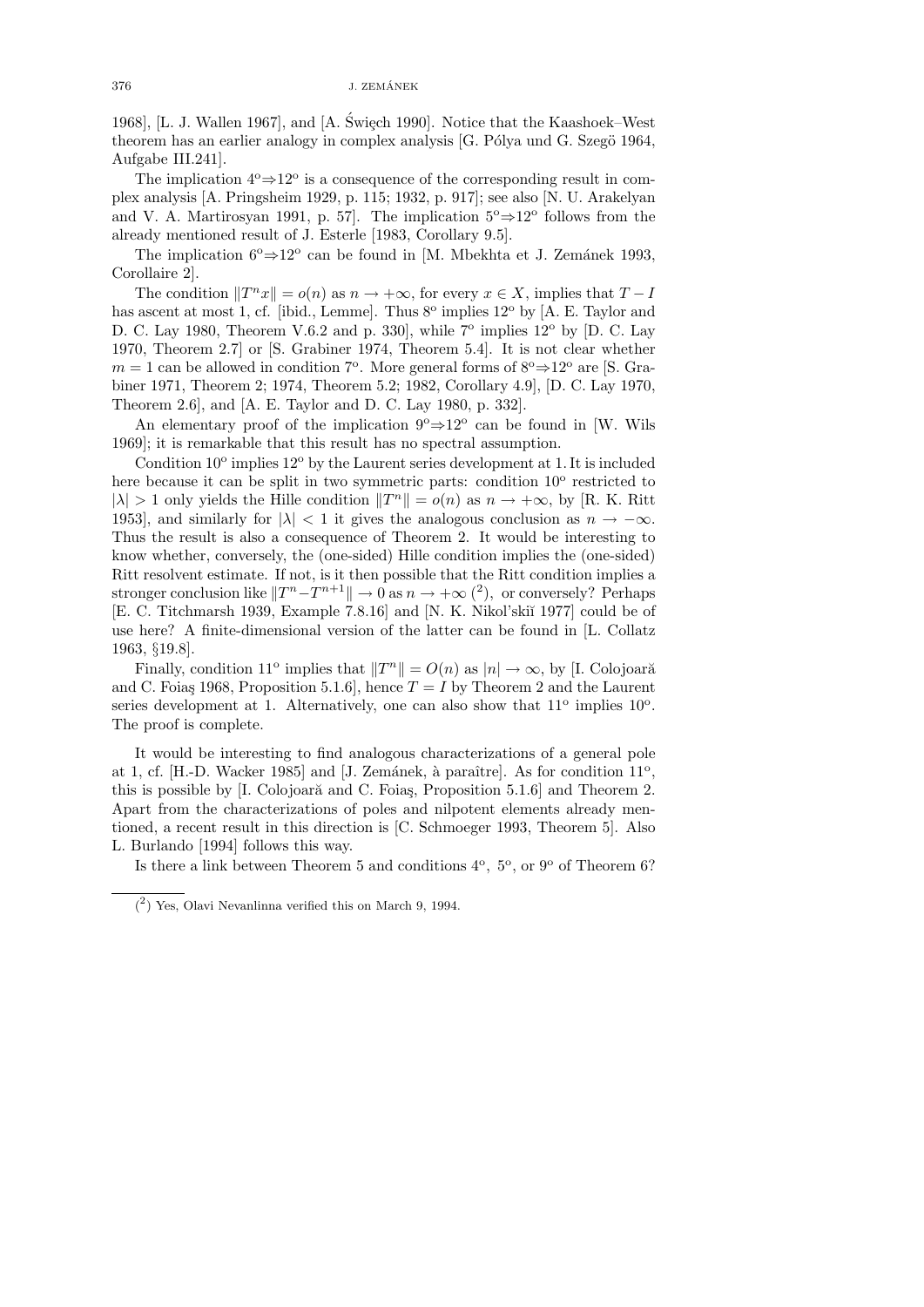Theorem 6 also suggests a number of other problems: If the spectral restriction  $\sigma(T) = \{1\}$  is relaxed or dropped, what are the relationships between the remaining parts of the corresponding conditions? For instance, S. Grabiner (private communication) has constructed an operator with descent one and non-closed range. Interesting examples of relationships between various conditions involving the powers of operators and the resolvent can be found e.g. in [A. Atzmon 1983; 1993], [B. Beauzamy 1987; 1988], [A. Bernard 1971], [A. Brunel et R. Emilion ´ 1984], [A. L. Bukhge˘ım 1988], [Y. Derriennic and M. Lin 1973], [W. F. Donoghue, Jr. 1963], [R. Emilion 1985], [C. Fernandez-Pujol 1988], [A. G. Gibson 1972], [I. Gohberg, S. Goldberg and M. A. Kaashoek 1990, p. 166], [I. C. Gohberg and M. G. Kreĭn 1969, p. 244], [L. K. Jones and M. Lin 1980], [J. J. Koliha 1974b], [G. K. Leaf 1963], [E. R. Lorch 1941], [C. Lubich and O. Nevanlinna 1991], [C. A. McCarthy 1971], [C. A. McCarthy and J. Schwartz 1965], [A. Mokhtari 1988], [V. Müller 1994], [O. Nevanlinna 1993], [T. Nieminen 1962], [H. C. Rönnefarth 1993], [A. L. Shields 1978], [B. M. Solomyak 1982; 1983], [J. C. Strikwerda 1989], [J. A. Van Casteren 1985], [F. Wolf 1957].

On the other hand, it would be interesting to know what happens to some of these results if a spectral restriction, like  $\sigma(T) = \{1\}$ , is imposed. Sometimes the spectral condition itself may imply  $T = I$ , cf. [W. Arendt 1983, Corollary 3.6].

B. Sz.-Nagy [1947] proved that a Hilbert space operator T with  $\sup_{n\in\mathbb{Z}}||T^n|| <$  $\infty$  is similar to a unitary operator. What is the class of operators satisfying the weaker condition  $\sup_{n\in\mathbb{Z}}||M_n(T)|| < \infty$ ? For the Riesz operators, see assertion 3 o in Theorem 8 below. For general Hilbert space operators, related results can be found in [J. A. Van Casteren 1985, Theorem 7.10].

For special operators the situation simplifies. For instance, the following comes from [M. Mbekhta et J. Zemánek 1993, Théorème 3] and [J. I. Nieto 1982, Corollaire 1], correcting and completing [B. Beauzamy 1988, Exercise I.1].

THEOREM 7. Let  $T \in B(X)$  be a Riesz operator. The following conditions are equivalent:

 $1^{\circ} \sup_{n \in \mathbb{N}} ||T^n|| < \infty;$  $2^{\circ}$   $||T^n|| = o(n)$  as  $n \to +\infty;$  $3^{\circ}$   $M_n(T)$  converges as  $n \to +\infty;$  $4^{\circ} \sup_{n \in \mathbb{N}} ||T^n x|| < \infty$ , for every  $x \in X$ ;  $5^{\circ}$   $T^n x$  =  $o(n)$  as  $n \to +\infty$ , for every  $x \in X$ ;  $6^{\circ}$   $M_n(T)x$  converges as  $n \to +\infty$ , for every  $x \in X$ ;  $7^{\circ}$   $|\sigma(T)| \leq 1$  and ascent $(T - \lambda I) \leq 1$  for  $|\lambda| = 1$ ;  $8^{\circ}$   $|\sigma(T)| \leq 1$  and  $||(T - \lambda I)^{-1}|| \leq \text{const.}(|\lambda| - 1)^{-1}$  for  $|\lambda| > 1$ .

Notice that, in contrast to Theorems 1 and 2, one-sided conditions are sufficient in Theorem 7; this is also explained by an interesting inequality between  $||T^{-1}||$  and  $||T||$  in the finite-dimensional case, cf. [J. W. Daniel and T. W. Palmer 1969], [V. Pták 1976], and [N. J. Young 1978, Theorem 4].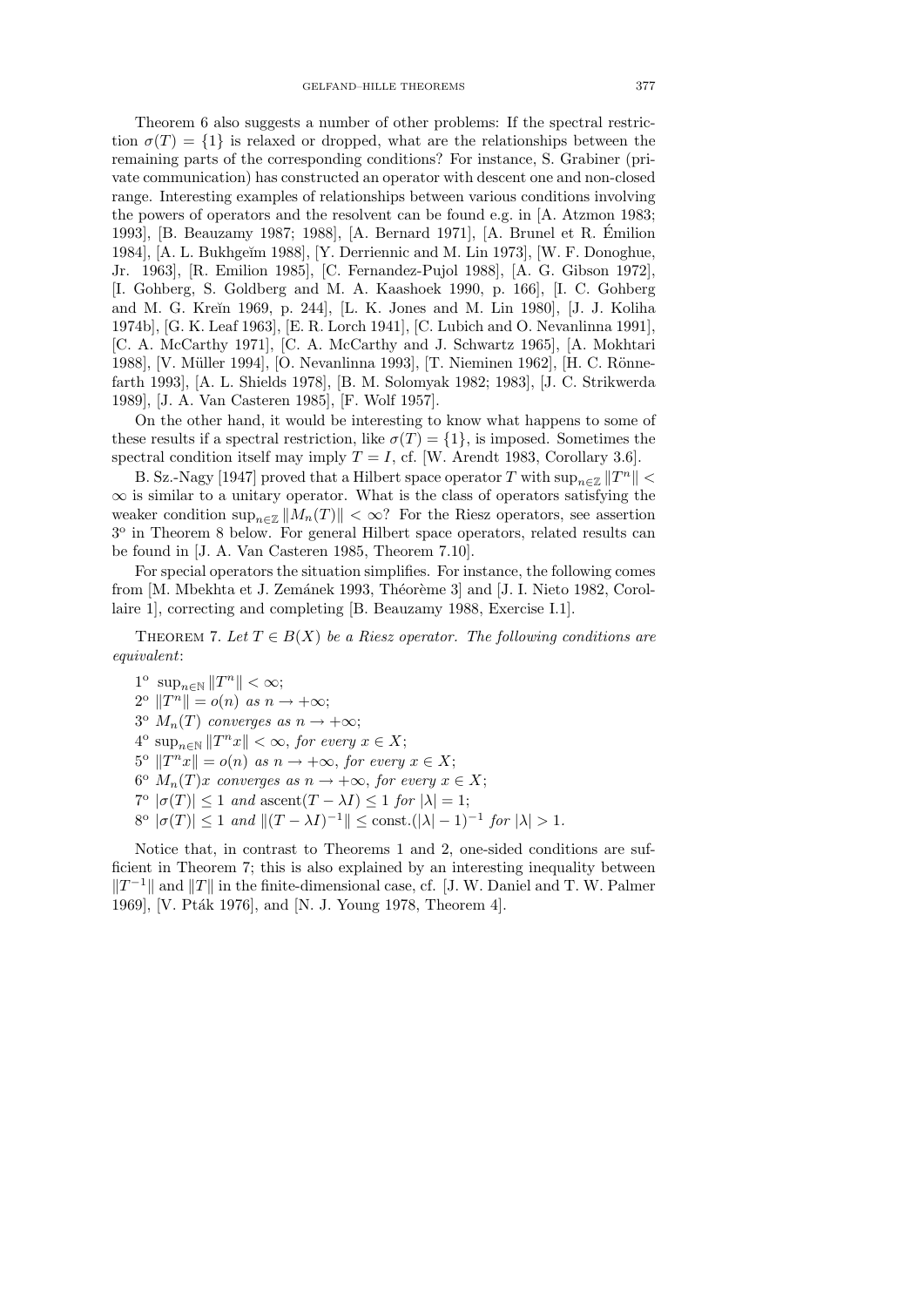$378$  J. ZEMÁNEK  $_\mathrm{J}$ 

Of course,  $1^{\circ}$  and  $4^{\circ}$  (of Theorem 7) are equivalent for any operator, by the Banach–Steinhaus theorem. What are the relations between the other conditions in general? A characterization of property  $6^{\circ}$  can be found in [R. Sine 1970]; see also MR40#5825, [S.-Y. Shaw 1980], and [R. Sato 1979; 1981]. The qualitative behaviour of orbits  $\{T^n x\}$  was studied by S. Rolewicz [1969], and the subsequent development is traced by B. Beauzamy [1988]; see also [L. Kérchy 1994] and [V. Müller 1994] in this volume.

The Jordan theorem gives a spectral characterization of the following more general behaviour. Interesting related results and questions can be found in [H. C. Rönnefarth 1993]. See also [J. C. Strikwerda and B. A. Wade 1991].

THEOREM 8. Let  $T \in B(X)$  be a Riesz operator with  $|\sigma(T)| \leq 1$ .

 $1^{\circ}$   $||T^n|| = O(n)$  as  $n \to +\infty$  if and only if ascent $(T - \lambda I) \leq 2$  for  $|\lambda| = 1$ ;  $2^{\circ} T^n/n$  converges as  $n \to +\infty$  if and only if

 $\operatorname{assert}(T - I) \leq 2$  and  $\operatorname{assert}(T - \lambda I) \leq 1$  for  $|\lambda| = 1, \lambda \neq 1$ ;

 $3^{\circ} \sup_{n \in \mathbb{N}} ||M_n(T)|| < \infty$  if and only if

 $\operatorname{assert}(T - I) \leq 1$  and  $\operatorname{assert}(T - \lambda I) \leq 2$  for  $|\lambda| = 1, \lambda \neq 1$ .

Is it possible to obtain similar characterizations of poles, on the unit circle, of order not exceeding a given number? Is it possible to replace the assumption  $\sup_{n\in\mathbb{N}}||T^n|| < \infty$  in Theorem 3 by  $\sup_{n\in\mathbb{N}}||M_n(T)|| < \infty$ ?

Is there a local version of Theorem 3? In this direction, see [W. Arendt and C. J. K. Batty 1988, Theorem 5.1], [C. J. K. Batty 1994b, Theorem 2.5] in this volume, and [Yu. I. Lyubich and Vũ Quốc Phóng 1988].

There are local versions of the Gelfand–Hille theorems.

THEOREM 9. Let  $T \in B(X)$  be such that  $\sigma(T) = \{1\}$ . Let p and q be positive integers, and let  $x \in X$ . Suppose that  $||T^n x|| = o(n^p)$  as  $n \to +\infty$ , and  $||T^n x|| =$  $o(n^q)$  as  $n \to -\infty$ . Then  $(T - I)^r x = 0$ , where  $r = \max(p, q)$ . However, if  $\min(p,q) = 1$ , then actually  $Tx = x$ .

P r o o f. The first assertion follows from Pólya's theorem [1931b] applied to the function  $F(\lambda) = (T - \lambda I)^{-1}x$ .

For the second, suppose that  $(T - I)^r x = 0$  for some  $r \geq 2$ , and that, for instance,  $||T^n x|| = o(n)$  as  $n \to +\infty$ . Let  $y = (T - I)^{r-1}x$ . Then  $(T - I)y = 0$ , hence  $M_n(T)y = y$ . On the other hand,

$$
M_n(T)y = (T - I)^{r-2}M_n(T)(T - I)x = (T - I)^{r-2}\frac{T^n - I}{n}x \to 0
$$
 as  $n \to +\infty$ ,

hence  $y = 0$ . By induction,  $(T - I)x = 0$ .

The first assertion was obtained in [B. Aupetit and D. Drissi 1994] by a different method based on a theorem of B. Ja. Levin [1964]. In view of the second assertion, it would be interesting to know whether a similar improvement of the first assertion is possible. Global features of this phenomenon can also be observed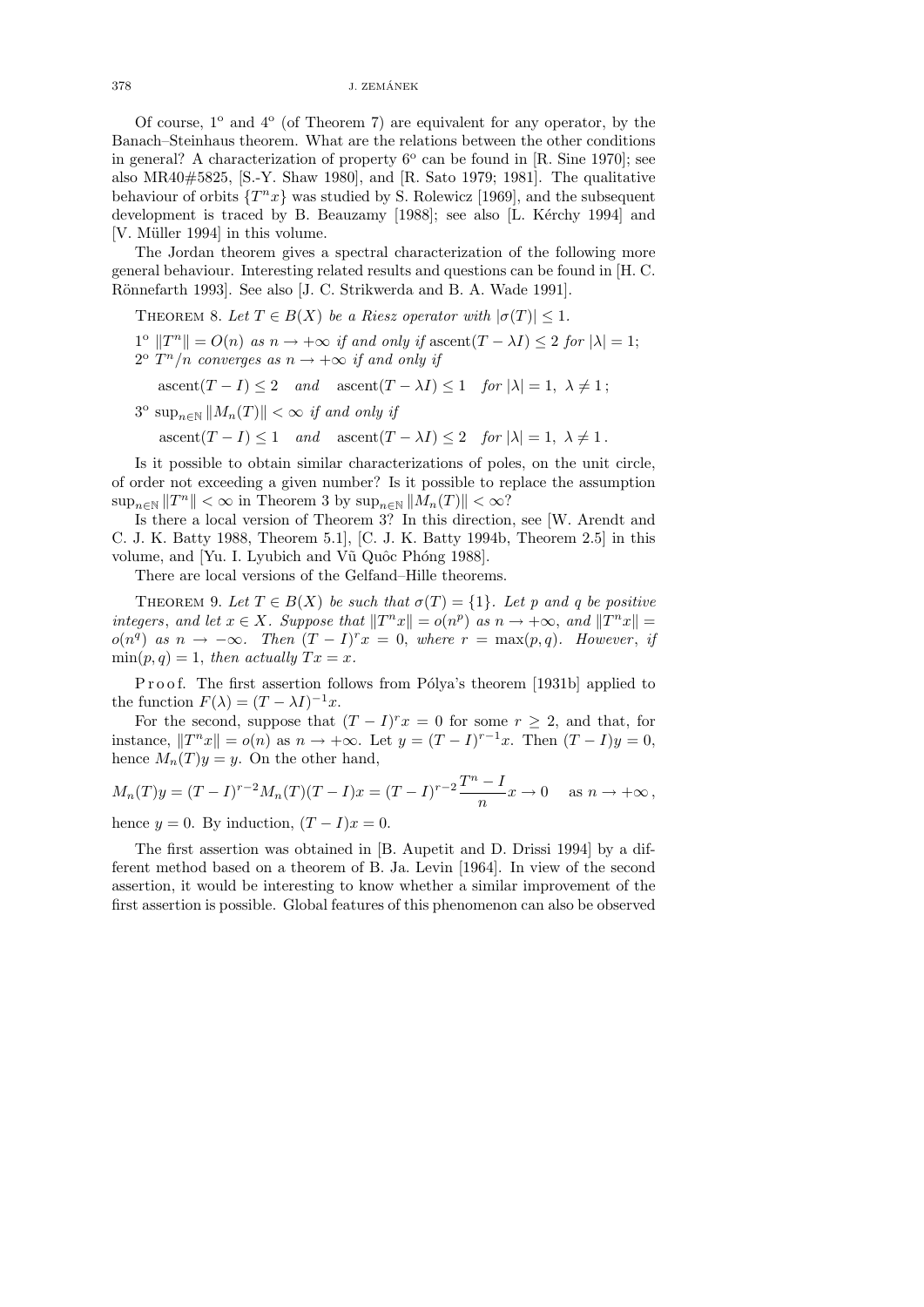in [J. Esterle 1994], [V. I. Istrățescu 1978, Theorem 6.3.1], [Vũ Quôc Phóng 1993, Lemma 4], and [M. Zarrabi 1993, Corollaire 3.2; to appear]. Thus, there remains the feeling that the role of the two one-sided conditions in the Gelfand–Hille theorems is not quite symmetric.

Let us conclude with a problem arising in [M. Mbekhta et J. Zemánek 1993]. In conditions  $6^{\circ}$  and  $7^{\circ}$  of Theorem 6 it is important to know when (a power of) a quasinilpotent operator has closed range. In this context, the following instructive example was suggested by V. Müller and W. R. Wogen.

Let  $Q$  be a quasinilpotent operator which is not nilpotent. Consider the operator

$$
S = \begin{pmatrix} Q & I \\ 0 & 0 \end{pmatrix} \quad \text{ on } X \oplus X \, .
$$

Then  $R(S) = X$  is closed, and S is quasinilpotent but not nilpotent. Next, L. Burlando [1994] and, independently, W. R. Wogen claimed to have constructed a quasinilpotent operator which is not nilpotent and all of whose (positive) powers have closed range. Concerning this situation, see also [B. Johnson 1971, Lemma].

What can be said about the intersection of the ranges of the powers of a quasinilpotent operator? When is it non-zero? When is the range of a quasinilpotent operator dense in  $X$ ? Can the answers to these questions be given in terms of the behaviour of the powers or the resolvent?

Acknowledgements. I am grateful to E. Abakumov, A. Atzmon, A. Bogomol'naya, K. Bolibok, L. Burlando, Ş. Frunză, T. A. Gillespie, S. Grabiner, V. Lomonosov, E. Makai, V. Matsaev, M. Mbekhta, V. Müller, O. Nevanlinna, N. K. Nikol'skiĭ, J. Siciak, B. Sz.-Nagy, A. Tonge, I. Vidav, and W. R. Wogen for valuable discussions on various questions of this paper.

## **References**

- N. I. A k hi e zer [1951], *The work of academician S. N. Bernšte* $\tilde{m}$  on the constructive theory of *functions* (*on the occasion of his seventieth birthday*), Uspekhi Mat. Nauk 6, no. 1, 3–67 (in Russian).
- G. R. Allan [1989], *Power-bounded elements in a Banach algebra and a theorem of Gelfand*, in: Conference on Automatic Continuity and Banach Algebras (Canberra, January 1989), R. J. Loy (ed.), Proc. Centre Math. Anal. Austral. Nat. Univ. 21, 1–12.
- G. R. Allan and T. J. Ransford [1989], *Power-dominated elements in a Banach algebra*, Studia Math. 94, 63–79.
- N. U. A rakelyan and V. A. Martirosyan [1991], *Power Series: Analytic Extension and Localization of Singularities*, University of Erevan, Erevan (in Russian).
- W. Arendt [1983], *Spectral properties of Lamperti operators*, Indiana Univ. Math. J. 32, 199–215.
- W. A r endt and C. J. K. Batty [1988], *Tauberian theorems and stability of one-parameter semigroups*, Trans. Amer. Math. Soc. 306, 837–852.
- A. Atzmon [1980], *Operators which are annihilated by analytic functions and invariant subspaces*, Acta Math. 144, 27–63.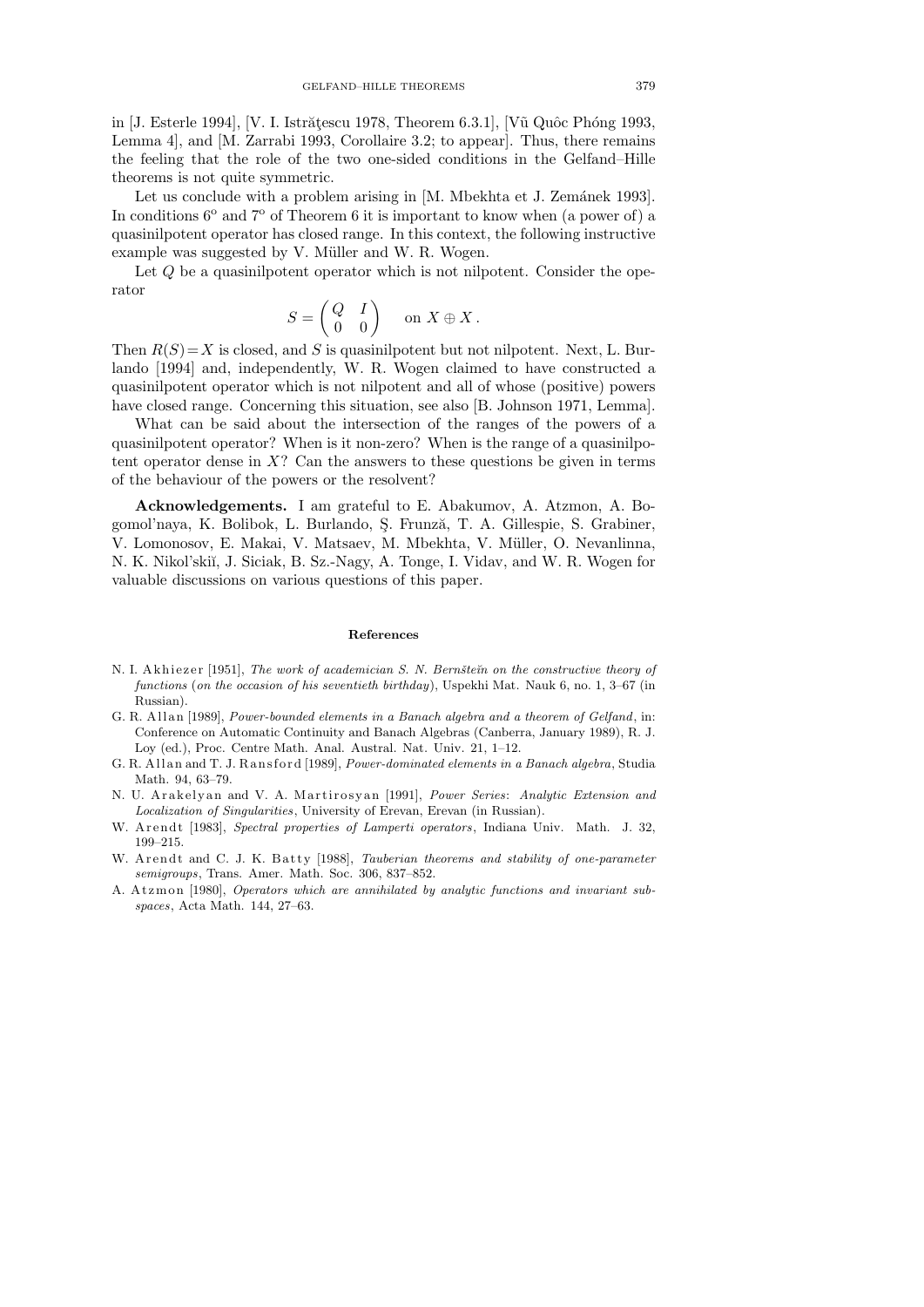- A. A t z m on [1983], *Operators with resolvent of bounded characteristic*, Integral Equations Operator Theory 6, 779–803.
- A. A t z m on [1984], *On the existence of hyperinvariant subspaces*, J. Operator Theory 11, 3–40. A. Atzmon [1993], *Unicellular and non-unicellular dissipative operators*, Acta Sci. Math.
- (Szeged) 57, 45–54.
- A. At zm on [in preparation], *On the asymptotic growth of the sequence*  $\{||T^{n+1} T^n||\}_{n=1}^{\infty}$  for *some operators T* with  $\sigma(T) = \{1\}$ .
- B. Aupetit [1991], *A Primer on Spectral Theory*, Springer, New York.
- B. Aupetit and D. Drissi [1994], *Some spectral inequalities involving generalized scalar operators*, Studia Math. 109, 51–66.
- B. Aupetit and J. Zemánek [1981], *Local behaviour of the spectral radius in Banach algebras*, J. London Math. Soc. 23, 171–178.
- B. Aupetit and J. Zemánek [1983], *Local behavior of the spectrum near algebraic elements*, Linear Algebra Appl. 52/53, 39–44.
- B. Aupetit and J. Zemánek [1990], *A characterization of normal matrices by their exponentials*, ibid. 132, 119–121; 180 (1993), 1–2.
- B. A. B a r n e s [1989], *Operators which satisfy polynomial growth conditions* , Pacific J. Math. 138, 209–219.
- H. Bateman, A. Erdélyi et al. [1953], *Higher Transcendental Functions II*, McGraw-Hill, New York.
- C. J. K. Batty [1994a], *Some Tauberian theorems related to operator theory*, this volume, 21–34.
- C. J. K. Batty [1994b], *Asymptotic behaviour of semigroups of operators*, this volume, 35–52.
- B. Beauzamy [1987], *Orbites tendant vers l'infini*, C. R. Acad. Sci. Paris Sér. I Math. 305, 123–126.
- B. B e a u z am y [1988], *Introduction to Operator Theory and Invariant Subspaces* , North-Holland, Amsterdam.
- M. B er k ani [1983], *Inégalités et Propriétés Spectrales dans les Algèbres de Banach*, Thèse, Universit´e de Bordeaux I, Bordeaux.
- A. B ern ard [1971], *Algèbres quotients d'algèbres uniformes*, C. R. Acad. Sci. Paris Sér. A-B 272, A1101–A1104.
- S. J. Bernau and C. B. Huijsmans [1990], *On the positivity of the unit element in a normed lattice ordered algebra*, Studia Math. 97, 143–149.
- S. Bernstein [1923], *Sur une propriété des fonctions entières*, C. R. Acad. Sci. Paris 176, 1603–1605.
- A. Beurling [1938], *Sur les intégrales de Fourier absolument convergentes et leur application `a une transformation fonctionnelle*, in: Ninth Scandinavian Math. Congress, Helsingfors, 345–366. Also in: Collected Works of Arne Beurling, Vol. 2, Harmonic Analysis, L. Carleson, P. Malliavin, J. Neuberger, and J. Wermer (eds.), Birkhäuser, Boston, 1989, 39–60.
- L. Bieberbach [1927], *Lehrbuch der Funktionentheorie II*, Teubner, Berlin.
- L. Bieberbach [1955], *Analytische Fortsetzung*, Springer, Berlin.
- R. P. Boas, Jr. [1954], *Entire Functions*, Academic Press, New York.
- R. P. B o a s, J r. [1969], *Inequalities for the derivatives of polynomials*, Math. Mag. 42, 165–174.
- F. F. B o n s all and M. J. C r a b b [1970], *The spectral radius of a Hermitian element of a Banach algebra*, Bull. London Math. Soc. 2, 178–180.
- F. F. Bonsall and J. Duncan [1971], *Numerical Ranges of Operators on Normed Spaces and of Elements of Normed Algebras*, Cambridge University Press, Cambridge.
- F. F. B o n s all and J. D u n c a n [1973], *Complete Normed Algebras*, Springer, Berlin.
- A. B r ow d e r [1969], *States*, *numerical ranges*, *etc.*, Proc. Brown Univ. Informal Analysis Seminar, Providence.
- A. Browder [1971], *On Bernstein's inequality and the norm of Hermitian operators*, Amer. Math. Monthly 78, 871–873.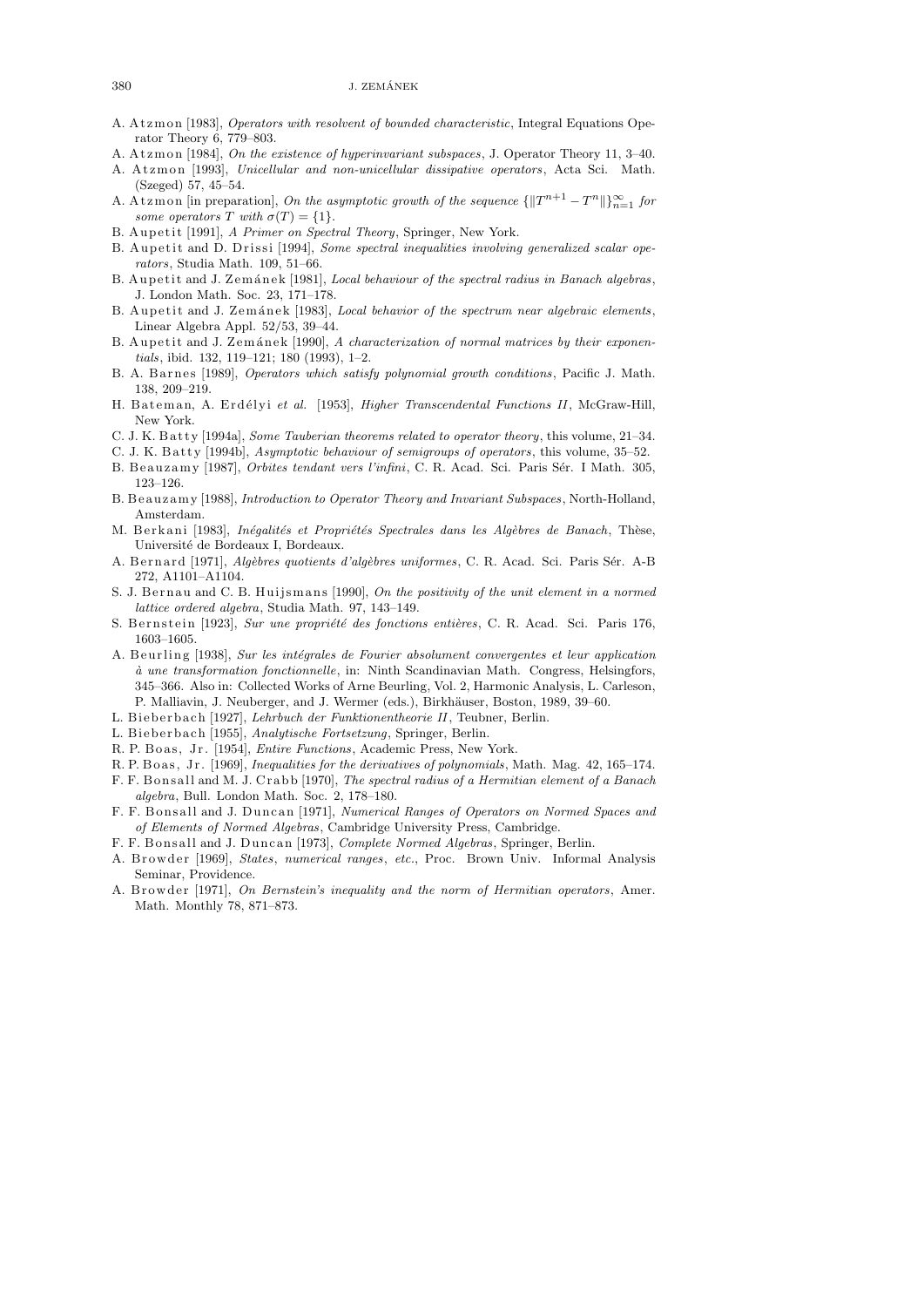- A. Brunel et R. Émilion [1984], Sur les opérateurs positifs à moyennes bornées, C. R. Acad. Sci. Paris Sér. I Math. 298, 103-106.
- A. L. Bukhgeĭm [1988], *Introduction to the Theory of Inverse Problems*, Nauka, Novosibirsk (in Russian).
- L. Burlando [1994], *Characterizations of nilpotent operators*, letter.
- L. C oll a t z [1963], *Eigenwertaufgaben mit technischen Anwendungen*, Geest & Portig, Leipzig.
- E. F. Collingwood and A. J. Lohwater [1966], *The Theory of Cluster Sets*, Cambridge University Press, Cambridge.
- I. Colojoară and C. Foias [1968], *Theory of Generalized Spectral Operators*, Gordon and Breach, New York.
- J. W. Daniel and T. W. Palmer [1969],  $On\ \sigma(T),\ \|T\|, \ and\ \|T^{-1}\|,$  Linear Algebra Appl. 2, 381–386.
- Y. Derriennic and M. Lin [1973], *On invariant measures and ergodic theorems for positive operators*, J. Funct. Anal. 13, 252–267.
- P. Dienes [1931], *The Taylor Series*, Oxford University Press, Oxford.
- W. F. D on og hue, Jr. [1963], *On a problem of Nieminen*, Inst. Hautes Études Sci. Publ. Math. 16, 127–129.
- R. S. Dor an and V. A. Belfi [1986], *Characterizations of*  $C^*$ -Algebras, Marcel Dekker, New York.
- N. Dunford [1943], *Spectral theory. I. Convergence to projections*, Trans. Amer. Math. Soc. 54, 185–217.
- R. Emilion [1985], *Mean-bounded operators and mean ergodic theorems*, J. Funct. Anal. 61,  $1 - 14$ .
- J. E s t e rl e [1983], *Quasimultipliers*, *representations of H <sup>∞</sup>*, *and the closed ideal problem for commutative Banach algebras*, in: Radical Banach Algebras and Automatic Continuity (Long Beach, Calif., 1981), J. M. Bachar, W. G. Bade, P. C. Curtis Jr., H. G. Dales, and M. P. Thomas (eds.), Lecture Notes in Math. 975, Springer, 66–162.
- J. Esterle [1994], *Uniqueness*, *strong forms of uniqueness and negative powers of contractions*, this volume, 127–145.
- G. Faber [1903], *Über die Fortsetzbarkeit gewisser Taylorscher Reihen*, Math. Ann. 57, 369– 388.
- C. Fernandez-Pujol [1988], *Séries convergentes d'opérateurs dans un espace de Banach*, C. R. Acad. Sci. Paris Sér. I Math. 306, 331-334.
- I. G el f and [1941a], *Ideale und primäre Ideale in normierten Ringen*, Mat. Sb. 9, 41–48.
- I. Gelfand [1941b], *Zur Theorie der Charactere der Abelschen topologischen Gruppen*, ibid. 9, 49–50.
- A. G. Gi b s o n [1972], *A discrete Hille–Yosida–Phillips theorem*, J. Math. Anal. Appl. 39, 761–770.
- I. Gohberg, S. Goldberg and M. A. Kaashoek [1990], *Classes of Linear Operators I*, Birkhäuser, Basel.
- I. C. Gohberg and M. G. Krein [1969], *Introduction to the Theory of Linear Nonselfadjoint Operators*, Amer. Math. Soc., Providence.
- S. Grabiner [1971], *Ranges of quasi-nilpotent operators*, Illinois J. Math. 15, 150–152.
- S. Grabiner [1974], *Ranges of products of operators*, Canad. J. Math. 26, 1430–1441. S. Grabiner [1979], *Operator ranges and invariant subspaces*, Indiana Univ. Math. J. 28, 845–857.
- S. Grabiner [1982], *Uniform ascent and descent of bounded operators*, J. Math. Soc. Japan 34, 317–337.
- P. R. Halmos [1967], *A Hilbert Space Problem Book*, Von Nostrand, Princeton.
- E. Hill e [1944], *On the theory of characters of groups and semi-groups in normed vector rings* , Proc. Nat. Acad. Sci. U.S.A. 30, 58–60.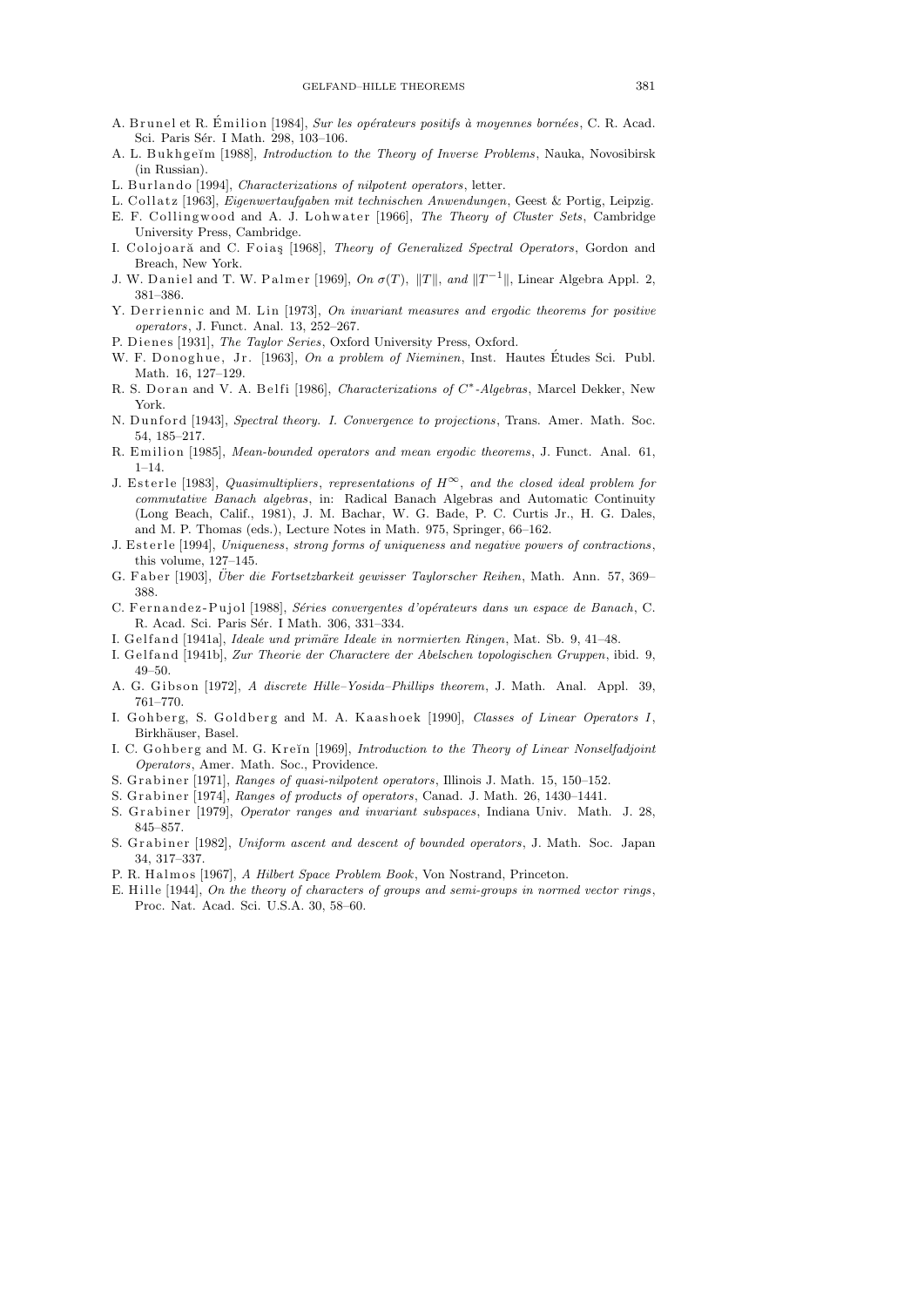- E. Hille [1962], *Analytic Function Theory II*, Ginn, Boston.
- E. Hille and R. S. Phillips [1957], *Functional Analysis and Semi-Groups*, Amer. Math. Soc., Providence.
- R. A. Hirschfeld [1968], *On semi-groups in Banach algebras close to the identity*, Proc. Japan Acad. 44, 755.
- V. I. Istrătescu [1978], *Topics in Linear Operator Theory*, Academia Nazionale dei Lincei, Roma.
- B. Johnson [1971], *Continuity of operators commuting with quasi-nilpotent operators*, Indiana Univ. Math. J. 20, 913–915.
- L. K. Jones and M. Lin [1980], *Unimodular eigenvalues and weak mixing*, J. Funct. Anal. 35, 42–48.
- M. A. Kaashoek [1969], *Locally compact semi-algebras and spectral theory*, Nieuw Arch. Wisk. 17, 8–16.
- M. A. Kaashoek and T. T. West [1968], *Locally compact monothetic semi-algebras*, Proc. London Math. Soc. 18, 428–438.
- M. A. Kaashoek and T. T. West [1974], *Locally Compact Semi-Algebras with Applications to Spectral Theory of Positive Operators*, North-Holland, Amsterdam.
- S. K antorovitz [1965], *Classification of operators by means of their operational calculus*, Trans. Amer. Math. Soc. 115, 194–224.
- V. È. Katsnel'son [1970], *Conservative operator has norm equal to its spectral radius*, Mat. Issled. 5, no. 3, 186–189 (in Russian).
- Y. Katznelson and L. Tzafriri [1986], *On power bounded operators*, J. Funct. Anal. 68, 313–328.
- L. Kérchy [1994], *Unitary asymptotes of Hilbert space operators*, this volume, 191–201.
- K. Knopp [1947], *Theorie und Anwendung der unendlichen Reihen*, Springer, Berlin.
- J. J. K oli h a [1974a], *Some convergence theorems in Banach algebras*, Pacific J. Math. 52, 467–473.
- J. J. K oli h a [1974b], *Power convergence and pseudoinverses of operators in Banach spaces* , J. Math. Anal. Appl. 48, 446–469.
- J. K o r e v a a r [1948], *Entire functions of exponential type*, Math. Centrum Amsterdam, Rapport ZW 1948-011, 10 pp. (in Dutch).
- J. K or evaar [1949a], *Functions of exponential type bounded on sequences of points*, Ann. Soc. Polon. Math. 22, 207–234.
- J. K or evaar [1949b], *A simple proof of a theorem of Pólya*, Simon Stevin 26, 81–89.
- E. Landau [1946], *Darstellung und Begründung einiger neuerer Ergebnisse der Funktionentheorie*, Chelsea, New York.
- D. C. Lay [1970], *Spectral analysis using ascent*, *descent*, *nullity and defect*, Math. Ann. 184, 197–214.
- G. K. L e a f [1963], *A spectral theory for a class of linear operators*, Pacific J. Math. 13, 141–155.
- L. Leau [1899], *Recherches sur les singularités d'une fonction définie par un développement de Taylor* , J. Math. Pures Appl. 5, 365–425.
- E. Le Roy [1900], *Sur les séries divergentes et les fonctions définies par un développement de Taylor* , Ann. Fac. Sci. Toulouse Math. 2, 317–430.
- B. Ja. Levin [1964], *Distribution of Zeros of Entire Functions*, Amer. Math. Soc., Providence.
- E. Lindelöf [1905], *Le Calcul des Résidus*, *et ses Applications à la Théorie des Fonctions*, Gauthier-Villars, Paris.
- E. R. Lorch [1941], *The integral representation of weakly almost-periodic transformations in reflexive vector spaces*, Trans. Amer. Math. Soc. 49, 18–40.
- C. Lubich and O. Nevanlinna [1991], On resolvent conditions and stability estimates, BIT 31, 293–313.
- G. L um e r [1961], *Semi-inner-product spaces*, Trans. Amer. Math. Soc. 100, 29–43.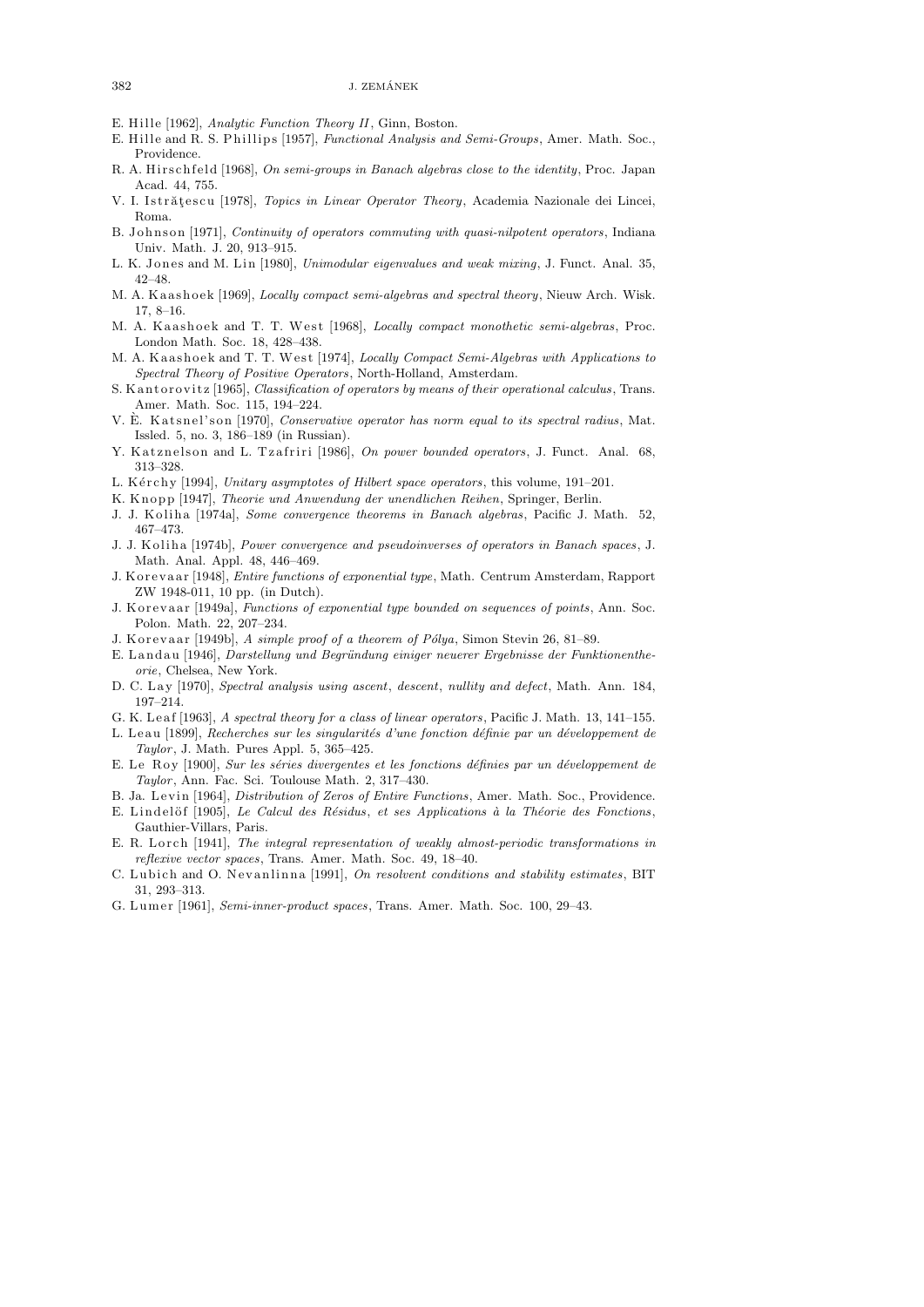- G. L um e r [1964], *Spectral operators*, *hermitian operators*, *and bounded groups*, Acta Sci. Math. (Szeged) 25, 75–85.
- G. Lumer [1971], *Bounded groups and a theorem of Gelfand*, Rev. Un. Mat. Argentina 25, 239–245.
- G. Lumer and R. S. Phillips [1961], *Dissipative operators in a Banach space*, Pacific J. Math. 11, 679–698.
- Yu. I. Lyubich and Vũ Quốc Phóng [1988], Asymptotic stability of linear differential equa*tions in Banach spaces*, Studia Math. 88, 37–42.
- A. I. Markushevich [1976], *Selected Chapters in the Theory of Analytic Functions*, Nauka, Moscow (in Russian).
- M. M b e k h t a et J. Z em án e k [1993], *Sur le théorème ergodique uniforme et le spectre*, C. R. Acad. Sci. Paris Sér. I Math. 317, 1155–1158.
- C. A. McCarthy [1971], *A strong resolvent condition does not imply power-boundedness*, Chalmers Institute of Technology and the University of Göteborg, Preprint no. 15, Göteborg.
- C. A. McCarthy and J. Schwartz [1965], *On the norm of a finite Boolean algebra of projections*, *and applications to theorems of Kreiss and Morton*, Comm. Pure Appl. Math. 18, 191–201.
- P. Meyer-Nieberg [1991], *Banach Lattices*, Springer, Berlin.
- A. M okhtari [1988], *Distance entre éléments d'un semi-groupe continu dans une algèbre de Banach*, J. Operator Theory 20, 375–380.
- V. Müller [1994], *Local behaviour of operators*, this volume, 251-258.
- O. Nevanlinna [1993], *Convergence of Iterations for Linear Equations*, Birkhäuser, Basel.
- T. Nieminen [1962], *A condition for the self-adjointness of a linear operator*, Ann. Acad. Sci. Fenn. Ser. A I No. 316, 5 pp.
- J. I. Nieto [1982], *Opérateurs à itérés uniformément bornés*, Canad. Math. Bull. 25, 355–360.
- N. K. Nikol'skiĭ [1977], *A Tauberian theorem for the spectral radius*, Siberian Math. J. 18, 969–972.
- K. Noshiro [1960], *Cluster Sets*, Springer, Berlin.
- N. O breschk of f [1934], *Lösung der Aufgabe 106*, Jahresber. Deutsch. Math.-Verein. 43, 2. Abt., 13–15.
- R. E. A. C. Paley and N. Wiener [1934], *Fourier Transforms in the Complex Domain*, Amer. Math. Soc., New York.
- A. Pazy [1983], *Semigroups of Linear Operators and Applications to Partial Differential Equations*, Springer, New York.
- D. Petz [1994], *A survey of certain trace inequalities*, this volume, 287-298.
- G. Pólya [1931a], *Aufgabe 105*, Jahresber. Deutsch. Math.-Verein. 40, 2. Abt., 80.
- G. Pólya [1931b], *Aufgabe 106*, ibid., 81.
- G. Pólya [1974], *Collected Papers*, Vol. I, *Singularities of Analytic Functions*, R. P. Boas (ed.), The MIT Press, Cambridge, Mass.
- G. Pólya und G. Szegö [1964], *Aufgaben und Lehrsätze aus der Analysis*, Springer, Berlin.
- A. P ri n g s h eim [1929], *Kritisch-historische Bemerkungen zur Funktionentheorie*, Sitzungsber. Bayer. Akad. Wiss. München, Math.-Natur. Abt., 95-124.
- A. Pringsheim [1932], *Vorlesungen über Funktionenlehre II.2*, Teubner, Leipzig.
- I. I. P ri v al o v [1950], *Boundary Properties of Analytic Functions*, GITTL, Moscow (in Russian).
- D. Przeworska-Rolewicz and S. Rolewicz [1987], *The only continuous Volterra right inverses in*  $C_c[0,1]$  *of the operator*  $\frac{d}{dt}$  *are*  $\int_a^t$ , Colloq. Math. 51, 281–285.
- V. Pták [1976], *The spectral radii of an operator and its modulus*, Comment. Math. Univ. Carolin. 17, 273–279.
- T. P y tli k [1987], *Analytic semigroups in Banach algebras and a theorem of Hille*, Colloq. Math. 51, 287–294.
- H. Radjavi and P. Rosenthal [1973], *Invariant Subspaces*, Springer, Berlin.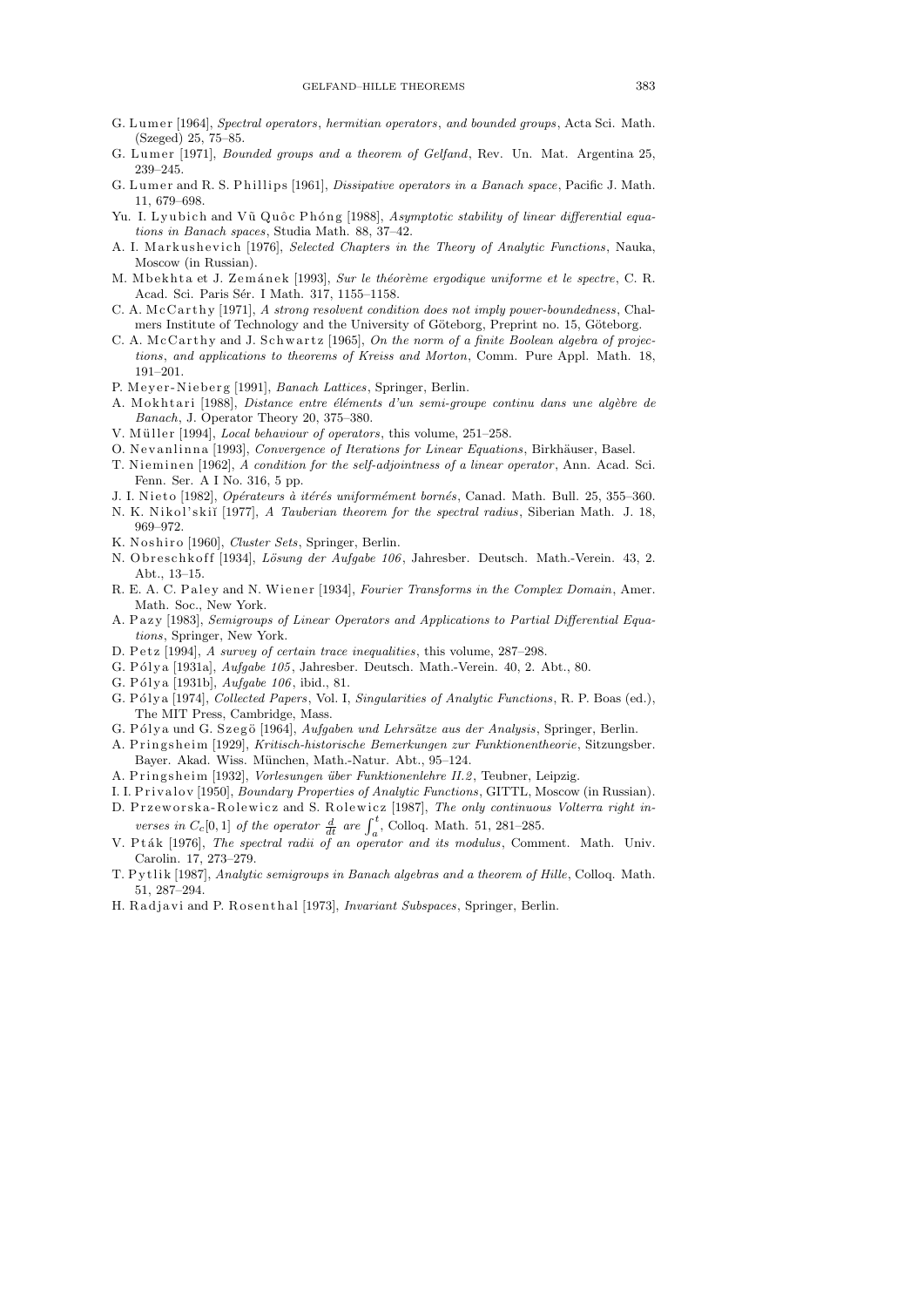${\rm J.~ZEM\acute{A}NEK}$ 

- M. Reed and B. Simon [1972], *Methods of Modern Mathematical Physics*, Vol. 1, *Functional Analysis*, Academic Press, New York.
- R. Remmert [1991], *Theory of Complex Functions*, Springer, New York.
- R. K. Ritt [1953], *A condition that*  $\lim_{n\to\infty} n^{-1}T^n = 0$ , Proc. Amer. Math. Soc. 4, 898–899.
- S. R ol ewi c z [1969], *On orbits of elements*, Studia Math. 32, 17–22.
- H. C. Rönnefarth [1993], *Charakterisierung des Verhaltens der Potenzen eines Elementes einer* Banach-Algebra durch Spektraleigenschaften, Diplomarbeit, Technische Universität Berlin, Berlin, 77 pp.
- G. Sansone [1959], *Orthogonal Functions*, Interscience, New York.
- R. Sato [1979], *The Hahn-Banach theorem implies Sine's mean ergodic theorem*, Proc. Amer. Math. Soc. 77, 426.
- R. Sato [1981], *On a mean ergodic theorem*, ibid. 83, 563-564.
- H. H. Schaefer [1974], *Banach Lattices and Positive Operators*, Springer, Berlin.
- C. Schmoeger [1993], *On isolated points of the spectrum of a bounded linear operator*, Proc. Amer. Math. Soc. 117, 715–719.
- S. L. S e g al [1981], *Nine Introductions in Complex Analysis*, North-Holland, Amsterdam.
- S. M. Shah [1946], *On the singularities of a class of functions on the unit circle*, Bull. Amer. Math. Soc. 52, 1053–1056.
- S.-Y. S h aw [1980], *Ergodic projections of continuous and discrete semigroups* , Proc. Amer. Math. Soc. 78, 69–76.
- A. L. Shields [1978], *On Möbius bounded operators*, Acta Sci. Math. (Szeged) 40, 371-374.
- G. E. Shilov [1950], *On a theorem of I. M. Gel'fand and its generalizations*, Dokl. Akad. Nauk SSSR 72, 641–644 (in Russian).
- V. S. S h ul'm a n [1994], *Invariant subspaces and spectral mapping theorems* , this volume, 313– 325.
- A. M. Sinclair [1971], *The norm of a Hermitian element in a Banach algebra*, Proc. Amer. Math. Soc. 28, 446–450.
- R. Sine [1969], *A note on rays at the identity operator*, ibid. 23, 546–547.
- R. Sine [1970], *A mean ergodic theorem*, ibid. 24, 438-439.
- B. M. Solomyak [1982], *The existence of invariant subspaces for operators with nonsymmetric growth of the resolvent*, Zap. Nauchn. Sem. Leningrad. Otdel. Mat. Inst. Steklov. (LOMI) 107, 204–208, 233–234 (in Russian).
- B. M. S ol om y a k [1983], *Calculuses*, *annihilators and hyperinvariant subspaces*, J. Operator Theory 9, 341–370.
- J. G. S t am p fli [1967], *An extreme point theorem for inverses in a Banach algebra with identity*, Proc. Cambridge Philos. Soc. 63, 993–994.
- J. G. S t am p fli and J. P. Willi am s [1968], *Growth conditions and the numerical range in a Banach algebra*, Tôhoku Math. J. 20, 417-424.
- M. H. Stone [1948], *On a theorem of Pólya*, J. Indian Math. Soc. 12, 1-7.
- J. C. Strikwerda [1989], *Finite Difference Schemes and Partial Differential Equations*, Wadsworth & Brooks/Cole, Pacific Grove, Calif.
- J. C. S t ri kw e r d a and B. A. W a d e [1991], *Ces`aro means and the Kreiss matrix theorem*, Linear Algebra Appl. 145, 89–106.
- A. Swiech [1990], *Spectral characterization of operators with precompact orbit*, Studia Math. 96, 277–282; 97, 266.
- G. Szegö [1934], *Lösung der Aufgabe 105*, Jahresber. Deutsch. Math.-Verein. 43, 2. Abt., 10–11.
- G. Szegö [1959], *Orthogonal Polynomials*, Amer. Math. Soc., New York.
- B. Sz.-Nagy [1947], *On uniformly bounded linear transformations in Hilbert space*, Acta Sci. Math. (Szeged) 11, 152–157.
- A. E. Taylor and D. C. Lay [1980], *Introduction to Functional Analysis*, Wiley, New York.
- E. C. Titchmarsh [1939], *The Theory of Functions*, Oxford University Press.